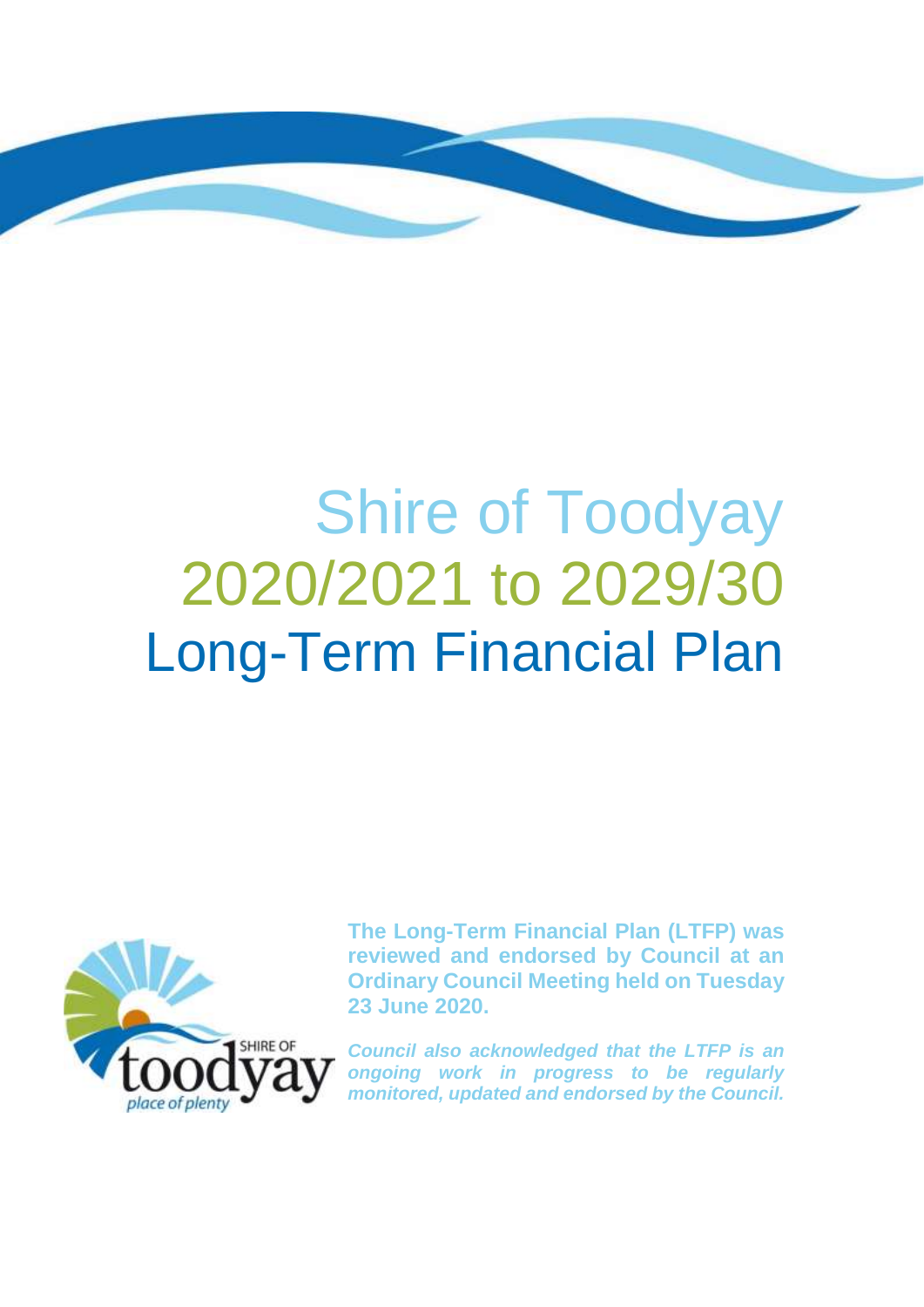This Page has been Left Blanch intrealignation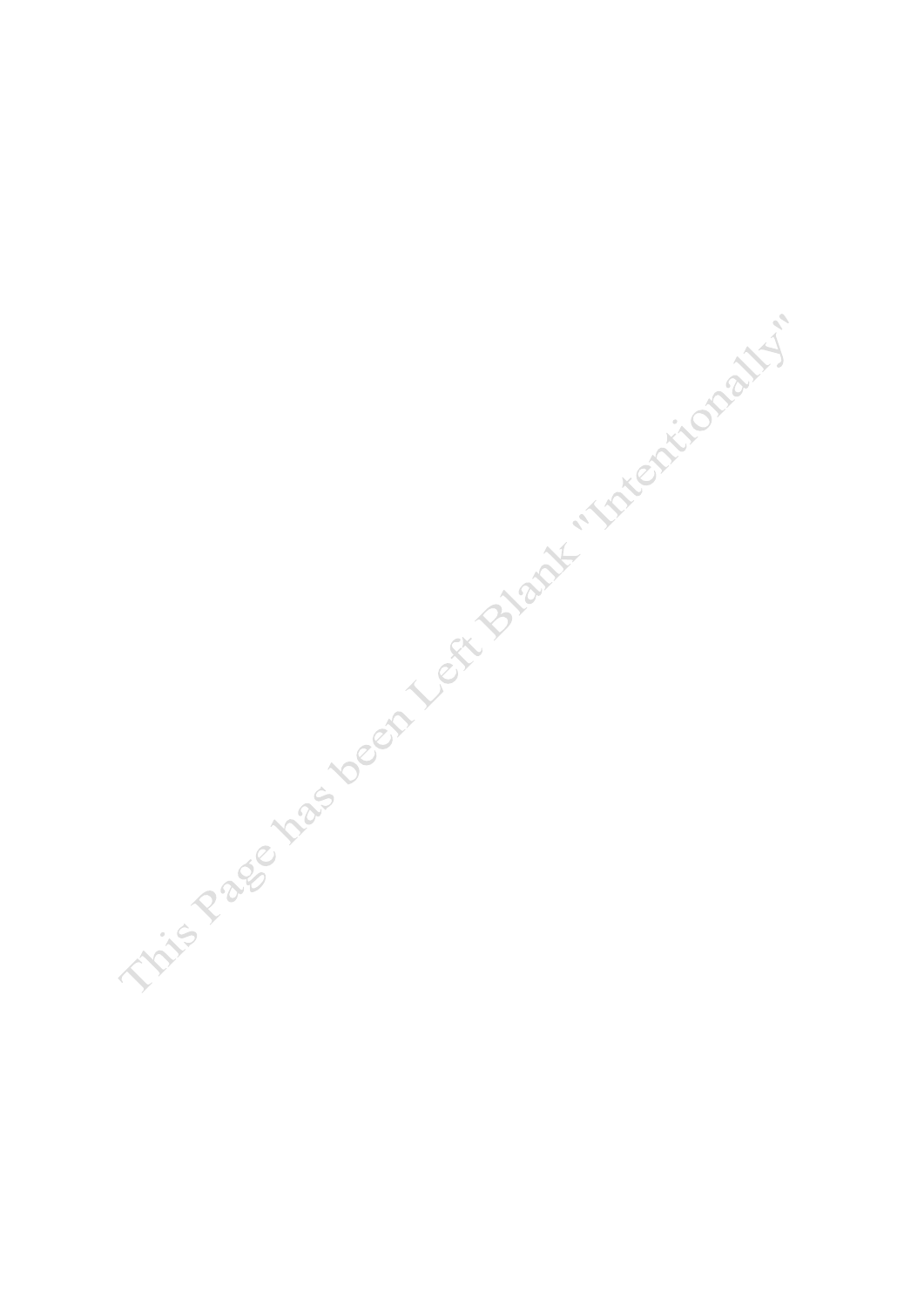# **STATEMENT OF COMPREHENSIVE INCOME FOR THE YEAR ENDED 30TH JUNE 2021 BY NATURE OR TYPE**

| ם ונואו טוש באווירים                         | 2020/21<br><b>Budget</b> | 2021/22<br><b>Budget</b> | 2022/23<br><b>Budget</b> | 2023/24<br><b>Budget</b> | 2024/25<br><b>Budget</b> | 2025/26<br><b>Budget</b> | 2026/27<br><b>Budget</b> | 2027/28<br><b>Budget</b> | 2028/29<br><b>Budget</b> |
|----------------------------------------------|--------------------------|--------------------------|--------------------------|--------------------------|--------------------------|--------------------------|--------------------------|--------------------------|--------------------------|
| <b>Revenue</b>                               |                          |                          |                          |                          |                          |                          |                          |                          |                          |
| Rates<br>Operating grants, subsidies and     | 6,319,984                | 6,706,526                | 6,874,189                | 7,046,044                | 7,222,195                | 7,402,750                | 7,587,818                | 7,777,514                | 7,971,952                |
| contributions                                | 1,662,906                | 1,686,681                | 1,729,161                | 1,772,830                | 1,817,723                | 1,863,872                | 1,911,314                | 1,960,084                | 2,010,219                |
| Fees and charges                             | 1,357,013                | 1,406,637                | 1,445,351                | 1,485,149                | 1,526,061                | 1,568,119                | 1,611,354                | 1,655,800                | 1,701,490                |
| Interest earnings                            | 31,543                   | 32,426                   | 33,334                   | 34.267                   | 35,227                   | 36,213                   | 37,227                   | 38,270                   | 39,341                   |
| Other revenue                                | $\Omega$                 | 20,000                   | 20,560                   | 21,136                   | 21,727                   | 22,336                   | 22,961                   | 23,604                   | 24,265                   |
|                                              | 9,371,446                | 9,852,270                | 10,102,595               | 10,359,426               | 10,622,933               | 10,893,290               | 11,170,675               | 11,455,271               | 11,747,268               |
| <b>Expenses</b>                              |                          |                          |                          |                          |                          |                          |                          |                          |                          |
| Employee costs                               | (4,377,003)              | (4,494,207)              | (4,606,668)              | (4,722,227)              | (4,840,969)              | (4,962,982)              | (5,088,358)              | (5,217,191)              | (5,349,576)              |
| Materials and contracts                      | (3, 114, 042)            | (2,877,827)              | (2,950,904)              | (3, 143, 525)            | (3, 134, 736)            | (3,282,515)              | (3,292,762)              | (3,346,325)              | (3,457,954)              |
| Utility charges                              | (346, 468)               | (333,709)                | (341, 152)               | (348, 804)               | (356, 670)               | (364, 756)               | (373,068)                | (381, 614)               | (390, 398)               |
| Depreciation on non-current assets           | (3,529,141)              | (3,450,270)              | (3,478,329)              | (3,463,241)              | (3,449,571)              | (3,432,400)              | (3,424,031)              | (3,414,425)              | (3,494,807)              |
| Interest expenses                            | (255, 707)               | (239, 047)               | (225, 152)               | (210, 589)               | (194, 397)               | (182, 256)               | (169, 601)               | (156, 408)               | (143, 045)               |
| Insurance expenses                           | (253,091)                | (260, 047)               | (267, 198)               | (274, 550)               | (282, 107)               | (289, 875)               | (297, 861)               | (306, 071)               | (314, 511)               |
| Other expenditure                            | (95,000)                 | (55, 210)                | (55, 496)                | (55,790)                 | (56,092)                 | (56, 402)                | (56, 722)                | (57,050)                 | (57, 387)                |
|                                              | (11, 970, 452)           | (11, 710, 316)           | (11, 924, 900)           | (12, 218, 725)           | (12, 314, 541)           | (12.571.187)             | (12, 702, 404)           | (12, 879, 084)           | (13, 207, 678)           |
|                                              | (2,599,006)              | (1,858,046)              | (1,822,305)              | (1,859,299)              | (1,691,608)              | (1,677,897)              | (1,531,729)              | (1,423,812)              | (1,460,411)              |
| Non-operating grants, subsidies and          |                          |                          |                          |                          |                          |                          |                          |                          |                          |
| contributions                                | 3,626,459                | 2,067,515                | 1,767,112                | 1,814,351                | 1,862,913                | 1,912,835                | 1,964,154                | 2,016,911                | 2,071,144                |
| Profit on asset disposals                    | 73.783                   | 33,141                   | 115,058                  | 0                        | $\Omega$                 | $\Omega$                 | $\Omega$                 | $\Omega$                 | 0                        |
| Loss on asset disposals                      | $\Omega$                 | $\Omega$                 | $\Omega$                 | $\Omega$                 | (140, 558)               | (36, 764)                | (98, 419)                | (93, 827)                | $\Omega$                 |
|                                              | 3,700,242                | 2,100,656                | 1,882,170                | 1,814,351                | 1,722,355                | 1,876,071                | 1,865,735                | 1,923,084                | 2,071,144                |
| Other comprehensive income                   |                          |                          |                          |                          |                          |                          |                          |                          |                          |
| Changes on revaluation of non-current assets | 0                        | 0                        | 0                        | 0                        | 0                        | 0                        | 0                        | 0                        | 0                        |
| Total other comprehensive income             | $\overline{0}$           | $\overline{0}$           | $\overline{0}$           | $\overline{\mathbf{0}}$  | $\overline{0}$           | $\overline{0}$           | $\overline{0}$           | $\overline{0}$           | $\overline{0}$           |
| <b>Total comprehensive income</b>            | 1,101,236                | 242,610                  | 59.865                   | (44, 948)                | 30.747                   | 198.174                  | 334.006                  | 499.271                  | 610,733                  |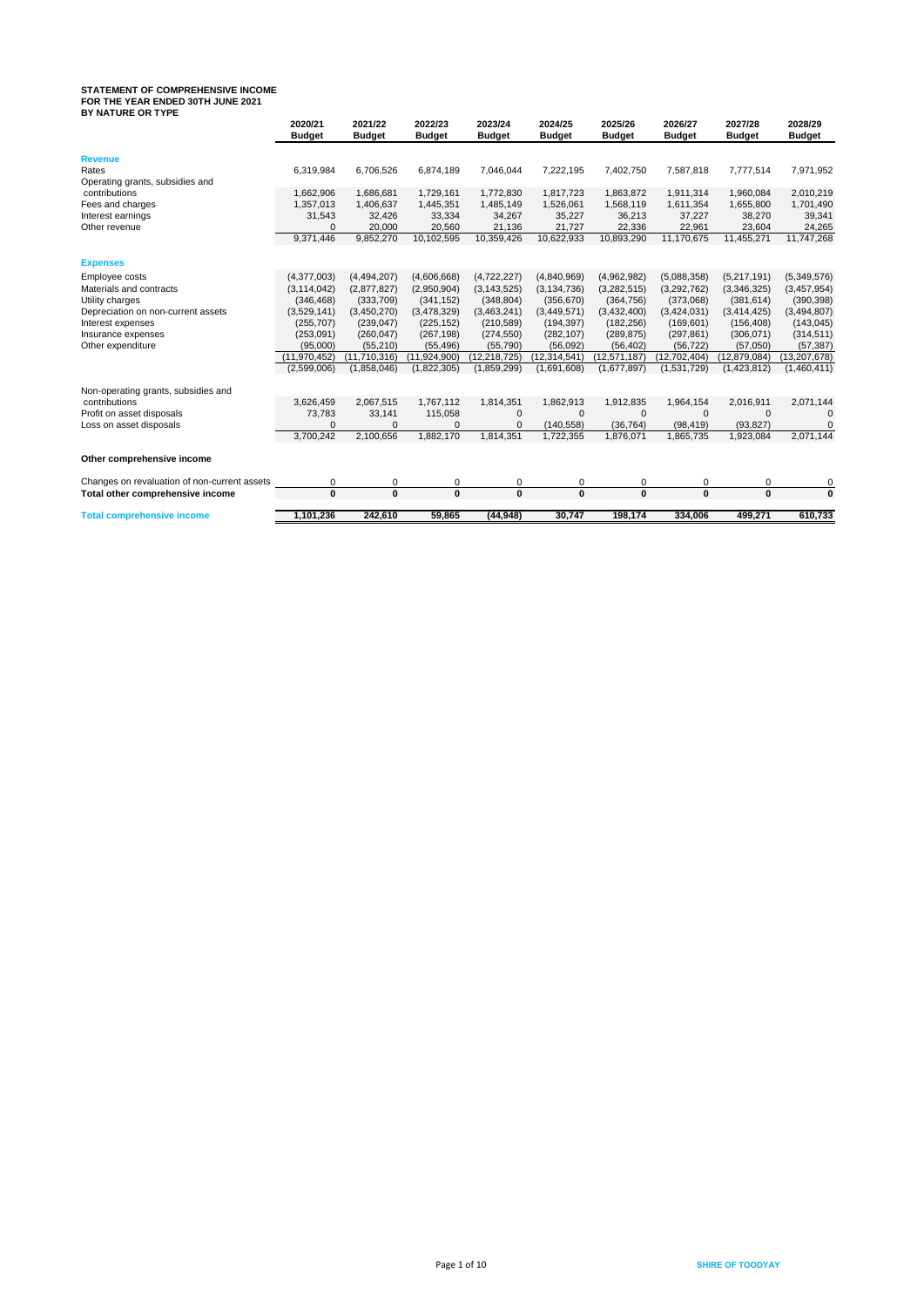## **STATEMENT OF COMPREHENSIVE INCOME FOR THE YEAR ENDED 30TH JUNE 2021 BY PROGRAM**

|                                                   | 2020/21<br><b>Budget</b> | 2021/22<br><b>Budget</b> | 2022/23<br><b>Budget</b> | 2023/24<br><b>Budget</b> | 2024/25<br><b>Budget</b> | 2025/26<br><b>Budget</b> | 2026/27<br><b>Budget</b> | 2027/28<br><b>Budget</b> | 2028/29<br><b>Budget</b> |
|---------------------------------------------------|--------------------------|--------------------------|--------------------------|--------------------------|--------------------------|--------------------------|--------------------------|--------------------------|--------------------------|
| <b>Revenue</b>                                    |                          |                          |                          |                          |                          |                          |                          |                          |                          |
| Governance                                        | 59,500                   | 49,500                   | 49,500                   | 49,500                   | 49,500                   | 49,500                   | 49,500                   | 49,500                   | 49,500                   |
| General purpose funding                           | 7,135,025                | 7,582,262                | 7,774,320                | 7.971.252                | 8,173,183                | 8,380,240                | 8,592,552                | 8,810,254                | 9,033,483                |
| Law, order, public safety                         | 649,813                  | 649,408                  | 667,592                  | 686,284                  | 705,500                  | 725,254                  | 745,561                  | 766,437                  | 787,897                  |
| Health                                            | 67,500                   | 69,110                   | 70,765                   | 72,467                   | 74,216                   | 76,014                   | 77,862                   | 79,762                   | 81,715                   |
| Housing                                           | 11,780                   | 12,110                   | 12,449                   | 12,797                   | 13,156                   | 13,524                   | 13,903                   | 14,292                   | 14,692                   |
| Community amenities                               | 758,275                  | 779,367                  | 801,049                  | 823,338                  | 846,252                  | 869,807                  | 894,021                  | 918,914                  | 944,504                  |
| Recreation and culture                            | 110,500                  | 197,431                  | 199,416                  | 201,457                  | 203,555                  | 205,711                  | 207,928                  | 210,208                  | 212,551                  |
| Transport                                         | 147,202                  | 111,932                  | 34,217                   | 153,594                  | 158,035                  | 162,600                  | 167,293                  | 172,117                  | 177,076                  |
| Economic services                                 | 249.866                  | 256,778                  | 263,884                  | 271,189                  | 278,698                  | 286.418                  | 294,353                  | 302,511                  | 310,898                  |
| Other property and services                       | 181,985                  | 144,373                  | 229,404                  | 117,548                  | 120,839                  | 124,223                  | 127,701                  | 131,276                  | 134,952                  |
|                                                   | 9.371.446                | 9,852,270                | 10.102.595               | 10.359.426               | 10,622,933               | 10,893,290               | 11,170,675               | 11,455,271               | 11,747,268               |
| <b>Expenses excluding finance costs</b>           |                          |                          |                          |                          |                          |                          |                          |                          |                          |
| Governance                                        | (756, 240)               | (643, 147)               | (629, 116)               | (675, 745)               | (663,066)                | (711, 106)               | (699, 896)               | (749, 468)               | (734, 629)               |
| General purpose funding                           | (352, 322)               | (360, 852)               | (369, 602)               | (458, 578)               | (387, 786)               | (397, 233)               | (406, 923)               | (416, 864)               | (427,062)                |
| Law, order, public safety                         | (1,453,047)              | (1,422,355)              | (1,453,478)              | (1,485,657)              | (1,518,727)              | (1,552,712)              | (1,587,638)              | (1,623,530)              | (1,660,415)              |
| Health                                            | (309, 960)               | (316, 187)               | (322, 585)               | (329, 159)               | (335, 913)               | (342, 853)               | (349, 983)               | (357, 310)               | (364.837)                |
| Education and welfare                             | (46, 314)                | (47, 396)                | (48, 507)                | (49, 647)                | (50, 817)                | (52,018)                 | (53,250)                 | (54, 515)                | (55, 813)                |
| Housing                                           | (37, 268)                | (38, 312)                | (39, 384)                | (40, 487)                | (41, 621)                | (42, 786)                | (43,984)                 | (45, 216)                | (46, 482)                |
| Community amenities                               | (1, 183, 838)            | (1, 175, 085)            | (1, 207, 197)            | (1, 240, 198)            | (1,274,110)              | (1,308,961)              | (1,344,776)              | (1,381,581)              | (1,419,405)              |
| Recreation and culture                            | (1,802,634)              | (1,906,694)              | (1,946,496)              | (1,987,399)              | (2,029,435)              | (2,072,635)              | (2, 117, 030)            | (2, 162, 655)            | (2,209,543)              |
| Transport                                         | (4,483,641)              | (4,544,177)              | (4,633,304)              | (4,657,150)              | (4,558,906)              | (4,710,615)              | (4,626,335)              | (4,588,512)              | (4,854,833)              |
| Economic services                                 | (1,002,236)              | (1,001,767)              | (1,026,820)              | (1,052,557)              | (1,078,997)              | (1, 106, 158)            | (1, 134, 061)            | (1, 162, 725)            | (1, 192, 172)            |
| Other property and services                       | (287, 247)               | (15, 299)                | (23, 260)                | (31, 560)                | (180, 765)               | (91, 856)                | (168, 928)               | (180, 303)               | (99, 445)                |
|                                                   | (11, 714, 746)           | (11, 471, 271)           | (11,699,749)             | (12,008,138)             | (12, 120, 145)           | (12, 388, 932)           | (12, 532, 804)           | (12, 722, 677)           | (13,064,635)             |
| <b>Finance costs</b>                              |                          |                          |                          |                          |                          |                          |                          |                          |                          |
| Recreation and culture                            | (224, 746)               | (212, 538)               | (200, 498)               | (187, 875)               | (173, 711)               | (163, 691)               | (153, 254)               | (142, 380)               | (131, 464)               |
| Transport                                         | (28, 905)                | (26, 509)                | (24, 654)                | (22, 714)                | (20, 686)                | (18, 565)                | (16, 347)                | (14, 028)                | (11,581)                 |
| Economic services                                 | (1,046)                  | 0                        | $\Omega$                 | $\Omega$                 | $\Omega$                 | (0)                      | $\mathbf{0}$             | $\Omega$                 | $\Omega$                 |
| Other property and services                       | (1,010)                  | $\Omega$                 | $\Omega$                 | $\Omega$                 | $\Omega$                 | $\Omega$                 | $\Omega$                 | $\Omega$                 | $\Omega$                 |
|                                                   | (255, 706)               | (239, 047)               | (225, 152)               | (210, 589)               | (194.397)                | (182.256)                | (169, 601)               | (156, 408)               | (143, 045)               |
|                                                   | (2,599,006)              | (1,858,047)              | (1,822,306)              | (1,859,300)              | (1,691,609)              | (1,677,898)              | (1,531,731)              | (1, 423, 814)            | (1,460,412)              |
| Non-operating grants, subsidies and contributions | 3,626,459                | 2,067,515                | 1,767,112                | 1,814,351                | 1,862,913                | 1,912,835                | 1,964,154                | 2,016,911                | 2,071,144                |
| Profit on disposal of assets                      | 73,783                   | 33,141                   | 115,058                  | $\Omega$                 | $\Omega$                 | $\Omega$                 | $\Omega$                 | $\Omega$                 | $\Omega$                 |
| (Loss) on disposal of assets                      | $\Omega$                 | $\Omega$                 | $\Omega$                 | $\Omega$                 | (140, 558)               | (36, 764)                | (98, 419)                | (93, 827)                | $\mathbf 0$              |
|                                                   | 3.700.242                | 2,100,656                | 1.882.170                | 1,814,351                | 1.722.355                | 1,876,071                | 1,865,735                | 1,923,084                | 2.071.144                |
| Other comprehensive income                        |                          |                          |                          |                          |                          |                          |                          |                          |                          |
| Changes on revaluation of non-current assets      | $\mathbf 0$              | $\mathbf 0$              | 0                        | O                        | $\Omega$                 | $\Omega$                 | 0                        | 0                        |                          |
| Total other comprehensive income                  | $\overline{0}$           | $\overline{0}$           | $\Omega$                 | $\Omega$                 | $\Omega$                 | $\Omega$                 | 0                        | $\overline{0}$           | $\Omega$                 |
| <b>Total comprehensive income</b>                 | 1,101,236                | 242,609                  | 59,864                   | (44, 949)                | 30,746                   | 198,173                  | 334,005                  | 499.270                  | 610,732                  |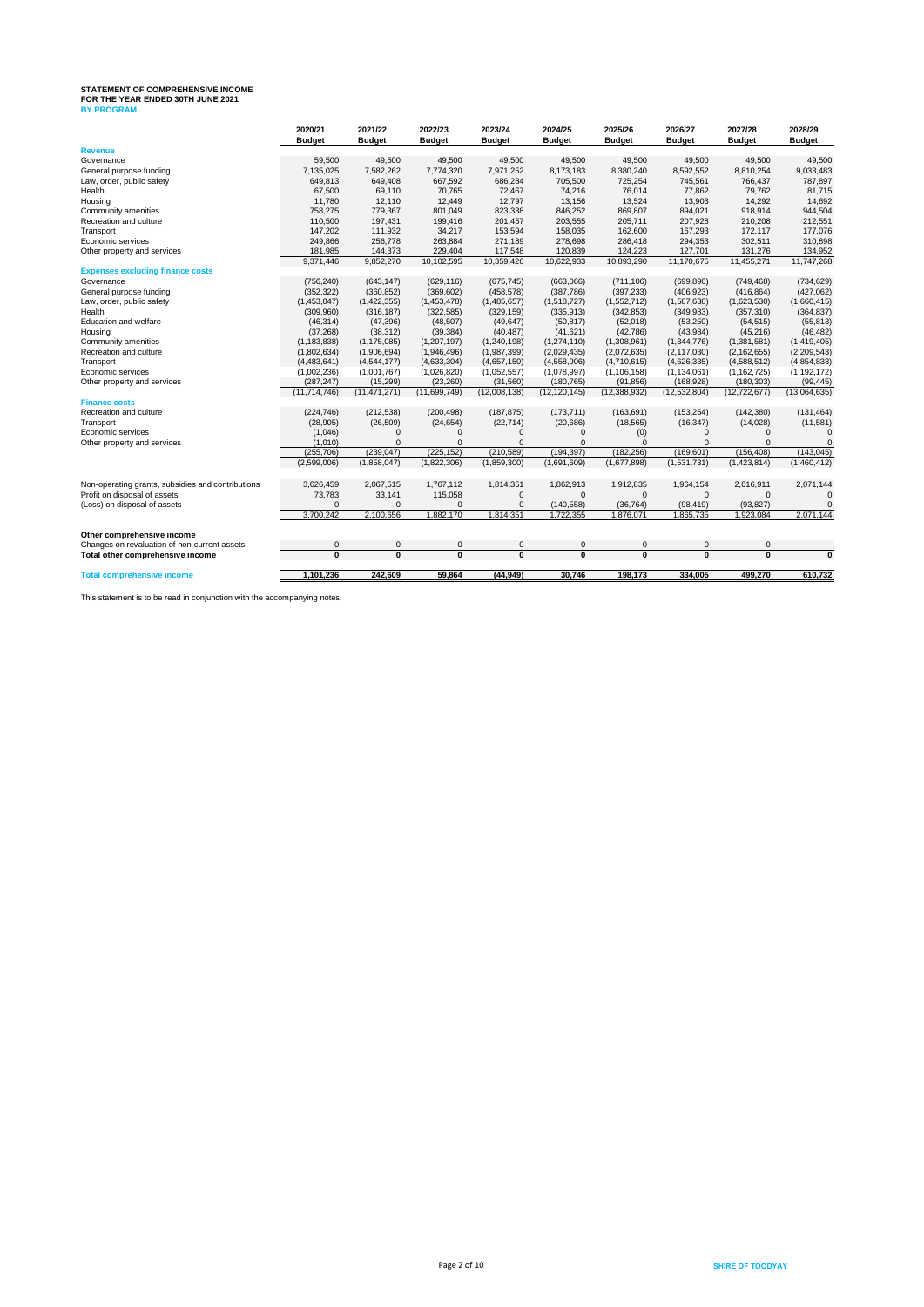# **STATEMENT OF CASH FLOWS FOR THE YEAR ENDED 30TH JUNE 2021 BY NATURE OR TYPE**

|                                             | 2020/21<br><b>Budget</b> | 2021/22<br><b>Budget</b> | 2022/23<br><b>Budget</b> | 2023/24<br><b>Budget</b> | 2024/25<br><b>Budget</b> | 2025/26<br><b>Budget</b> | 2026/27<br><b>Budget</b> | 2027/28<br><b>Budget</b> | 2028/29<br><b>Budget</b> |
|---------------------------------------------|--------------------------|--------------------------|--------------------------|--------------------------|--------------------------|--------------------------|--------------------------|--------------------------|--------------------------|
| <b>CASH FLOWS FROM OPERATING ACTIVITIES</b> | s                        | s                        | $\mathsf{s}$             | s                        | s                        | s                        | $\mathsf{s}$             | \$                       | s                        |
| <b>Receipts</b>                             |                          |                          |                          |                          |                          |                          |                          |                          |                          |
|                                             | 6,319,984                | 6,706,526                | 6,874,189                | 7,046,044                | 7,222,195                | 7,402,750                | 7,587,818                | 7,777,514                | 7,971,952                |
| Rates<br>Operating grants, subsidies and    |                          |                          |                          |                          |                          |                          |                          |                          |                          |
| contributions                               |                          |                          |                          |                          |                          |                          |                          |                          |                          |
|                                             | 1,662,906                | 1,686,681                | 1,729,161                | 1,772,830                | 1,817,723                | 1,863,872                | 1,911,314                | 1,960,084                | 2,010,219                |
| Fees and charges                            | 1,357,013                | 1,406,637                | 1,445,351                | 1,485,149                | 1,526,061                | 1,568,119                | 1,611,354                | 1,655,800                | 1,701,490                |
| Interest earnings                           | 31,543                   | 32,426                   | 33,334                   | 34.267<br>$\Omega$       | 35.227<br>$\Omega$       | 36,213<br>$\Omega$       | 37,227<br>$\Omega$       | 38,270                   | 39,341<br>$\Omega$       |
| Goods and services tax                      | $\mathbf 0$<br>$\Omega$  | $\Omega$                 | $\Omega$                 |                          |                          |                          |                          | $\Omega$                 |                          |
| Other revenue                               |                          | 20,000                   | 20,560                   | 21,136                   | 21,727                   | 22,336                   | 22,961                   | 23,604                   | 24,265                   |
|                                             | 9,371,446                | 9,852,270                | 10,102,595               | 10,359,426               | 10,622,933               | 10,893,290               | 11,170,675               | 11,455,271               | 11,747,268               |
| <b>Payments</b>                             |                          |                          |                          |                          |                          |                          |                          |                          |                          |
| Employee costs                              | (4,377,003)              | (4,494,207)              | (4,606,668)              | (4, 722, 227)            | (4,840,969)              | (4,962,982)              | (5,088,358)              | (5,217,191)              | (5,349,576)              |
| Materials and contracts                     | (3, 114, 042)            | (2,877,827)              | (2,950,904)              | (3, 143, 525)            | (3, 134, 736)            | (3,282,515)              | (3, 292, 762)            | (3,346,325)              | (3, 457, 954)            |
| Utility charges                             | (346, 468)               | (333,709)                | (341, 152)               | (348, 804)               | (356, 670)               | (364, 756)               | (373,068)                | (381, 614)               | (390, 398)               |
| Interest expenses                           | (255, 707)               | (239, 047)               | (225, 152)               | (210, 589)               | (194, 397)               | (182, 256)               | (169, 601)               | (156, 408)               | (143, 045)               |
| Insurance expenses                          | (253,091)                | (260, 047)               | (267, 198)               | (274, 550)               | (282, 107)               | (289, 875)               | (297, 861)               | (306, 071)               | (314, 511)               |
| Other expenditure                           | (95,000)                 | (55, 210)                | (55, 496)                | (55, 790)                | (56,092)                 | (56, 402)                | (56, 722)                | (57,050)                 | (57, 387)                |
|                                             | (8,441,311)              | (8,260,047)              | (8,446,571)              | (8,755,484)              | (8,864,970)              | (9, 138, 787)            | (9, 278, 373)            | (9,464,658)              | (9,712,871)              |
| Net cash provided by (used in)              |                          |                          |                          |                          |                          |                          |                          |                          |                          |
| operating activities                        | 930.135                  | 1.592.223                | 1,656,024                | 1.603.942                | 1.757.963                | 1,754,503                | 1,892,302                | 1.990.613                | 2,034,396                |
| <b>CASH FLOWS FROM INVESTING ACTIVITIES</b> |                          |                          |                          |                          |                          |                          |                          |                          |                          |
| Payments for purchase of                    |                          |                          |                          |                          |                          |                          |                          |                          |                          |
| property, plant & equipment                 | (2,553,656)              | (732, 605)               | (589, 500)               | (678, 125)               | (478, 875)               | (422, 750)               | (426,000)                | (469, 750)               | (513,000)                |
| Payments for construction of                |                          |                          |                          |                          |                          |                          |                          |                          |                          |
| infrastructure                              | (2.478.144)              | (2.193.250)              | (2.273.750)              | (2.313.137)              | (2.314.637)              | (2.361.273)              | (2.408.909)              | (2.456.182)              | (2,504,818)              |
| Non-operating grants,                       |                          |                          |                          |                          |                          |                          |                          |                          |                          |
| subsidies and contributions                 |                          |                          |                          |                          |                          |                          |                          |                          |                          |
| used for the development of assets          | 3,626,459                | 2,067,515                | 1,767,112                | 1,814,351                | 1,862,913                | 1,912,835                | 1,964,154                | 2,016,911                | 2,071,144                |
| Proceeds from sale of                       |                          |                          |                          |                          |                          |                          |                          |                          |                          |
| plant & equipment                           | 185,000                  | 183,500                  | 265,000                  | 200,000                  | 103,000                  | 126,000                  | 154,000                  | 91,000                   | 173,000                  |
| Net cash provided by (used in)              |                          |                          |                          |                          |                          |                          |                          |                          |                          |
| investing activities                        | (1,220,341)              | (674, 840)               | (831, 138)               | (976, 910)               | (827,598)                | (745, 188)               | (716, 755)               | (818, 021)               | (773, 674)               |
|                                             |                          |                          |                          |                          |                          |                          |                          |                          |                          |
| <b>CASH FLOWS FROM FINANCING ACTIVITIES</b> |                          |                          |                          |                          |                          |                          |                          |                          |                          |
| Repayment of borrowings                     | (344, 167)               | (290, 597)               | (303, 936)               | (317, 916)               | (278, 293)               | (290,003)                | (302, 207)               | (314, 926)               | (328, 182)               |
| Proceeds from new borrowings                | $\Omega$                 | $\Omega$                 | $\Omega$                 | $\Omega$                 | $\Omega$                 | $\Omega$                 | $\Omega$                 | $\Omega$                 | $\Omega$                 |
| Net cash provided by (used in)              |                          |                          |                          |                          |                          |                          |                          |                          |                          |
| financing activities                        | (344, 167)               | (290, 597)               | (303, 936)               | (317, 916)               | (278, 293)               | (290,003)                | (302, 207)               | (314, 926)               | (328, 182)               |
| Net increase (decrease) in cash held        | (634, 373)               | 626.786                  | 520.950                  | 309.116                  | 652.072                  | 719.312                  | 873,340                  | 857,665                  | 932,540                  |
| Cash at beginning of year                   | 3,792,231                | 3,157,858                | 3,784,644                | 4,305,594                | 4,614,710                | 5,266,781                | 5,986,093                | 6,859,433                | 7,717,098                |
| <b>Cash and cash equivalents</b>            |                          |                          |                          |                          |                          |                          |                          |                          |                          |
| at the end of the year                      | 3,157,858                | 3,784,644                | 4,305,594                | 4,614,710                | 5,266,781                | 5,986,093                | 6,859,433                | 7,717,098                | 8,649,638                |
|                                             |                          |                          |                          |                          |                          |                          |                          |                          |                          |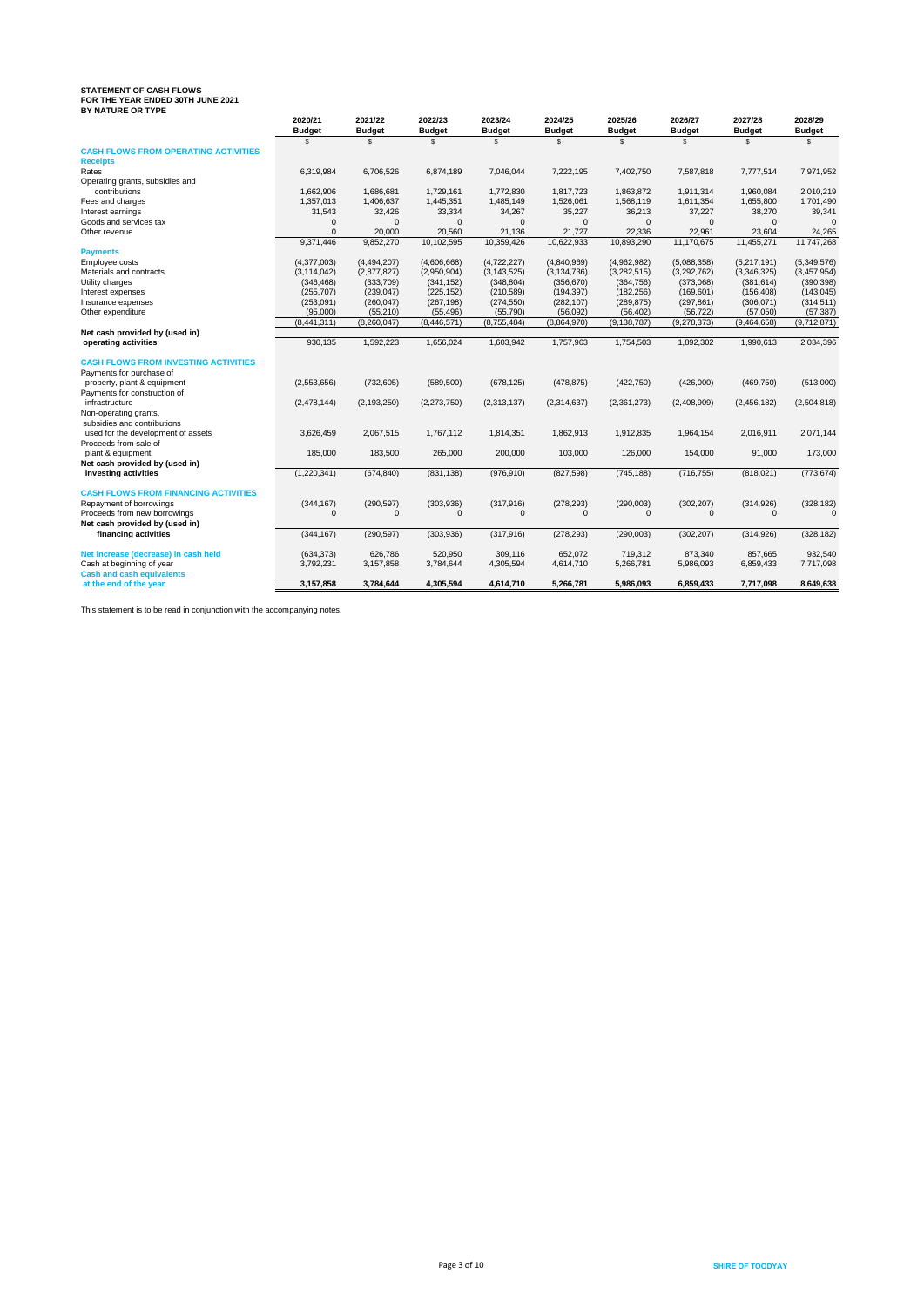### **RATES SETTING STATEMENT FOR THE YEAR ENDED 30TH JUNE 2021**

|                                                                   | 2020/21<br><b>Budget</b>                    | 2021/22<br><b>Budget</b> | 2022/23<br><b>Budget</b>    | 2023/24<br><b>Budget</b>    | 2024/25<br><b>Budget</b>     | 2025/26<br><b>Budget</b>   | 2026/27<br><b>Budget</b>   | 2027/28<br><b>Budget</b>     | 2028/29<br><b>Budget</b>    |
|-------------------------------------------------------------------|---------------------------------------------|--------------------------|-----------------------------|-----------------------------|------------------------------|----------------------------|----------------------------|------------------------------|-----------------------------|
| <b>OPERATING ACTIVITIES</b>                                       |                                             |                          |                             |                             |                              |                            |                            |                              |                             |
| Net current assets at start of financial year - surplus/(deficit) | 3,489,111                                   | 3,091,308<br>3,091,308   | 3,561,713                   | 3.926.282                   | 4.079.017                    | 4,574,708                  | 5,137,639                  | 5,854,597                    | 6,555,881                   |
| <b>Revenue from operating activities (excluding rates)</b>        | 3,489,111                                   |                          | 3,561,713                   | 3,926,282                   | 4,079,017                    | 4,574,708                  | 5,137,639                  | 5,854,597                    | 6,555,881                   |
| Governance                                                        | 59.500                                      | 49,500                   | 49.500                      | 49,500                      | 49.500                       | 49.500                     | 49.500                     | 49.500                       | 49.500                      |
| General purpose funding                                           | 815,041                                     | 875,736                  | 900,131                     | 925,208                     | 950,988                      | 977,490                    | 1,004,734                  | 1,032,740                    | 1,061,531                   |
| Law, order, public safety                                         | 649.813                                     | 649.408                  | 667.592                     | 686.284                     | 705,500                      | 725.254                    | 745,561                    | 766.437                      | 787.897                     |
| Health                                                            | 67,500                                      | 69,110                   | 70,765                      | 72,467                      | 74,216                       | 76,014                     | 77,862                     | 79,762                       | 81,715                      |
| Education and welfare                                             | $\Omega$                                    | $\Omega$                 | $\Omega$                    | $\Omega$                    | $\Omega$                     | $\Omega$                   | $\Omega$                   | $\Omega$                     | $\Omega$                    |
| Housing                                                           | 11,780                                      | 12,110                   | 12,449                      | 12,797                      | 13,156                       | 13,524                     | 13,903                     | 14,292                       | 14,692                      |
| Community amenities                                               | 758,275                                     | 779,367                  | 801.049                     | 823,338                     | 846.252                      | 869.807                    | 894.021                    | 918.914                      | 944,504                     |
| Recreation and culture                                            | 110,500                                     | 197,431                  | 199,416                     | 201,457                     | 203,555                      | 205,711                    | 207,928                    | 210,208                      | 212,551                     |
| Transport                                                         | 147,202                                     | 111,932                  | 34,217                      | 153,594                     | 158,035                      | 162,600                    | 167,293                    | 172,117                      | 177,076                     |
| Economic services                                                 | 249,866                                     | 256,778                  | 263,884                     | 271,189                     | 278,698                      | 286,418                    | 294,353                    | 302,511                      | 310,898                     |
| Other property and services                                       | 255,768                                     | 177,514                  | 344,462                     | 117,548                     | 120,839                      | 124,223                    | 127,701                    | 131,276                      | 134,952                     |
|                                                                   | 3,125,245                                   | 3,178,885                | 3,343,464                   | 3,313,383                   | 3,400,738                    | 3,490,540                  | 3,582,856                  | 3,677,757                    | 3,775,316                   |
| <b>Expenditure from operating activities</b>                      |                                             |                          |                             |                             |                              |                            |                            |                              |                             |
| Governance                                                        | (756, 240)                                  | (643, 147)               | (629, 116)                  | (675, 745)                  | (663,066)                    | (711, 106)                 | (699, 896)                 | (749, 468)                   | (734, 629)                  |
| General purpose funding                                           | (352, 322)                                  | (360, 852)               | (369, 602)                  | (458, 578)                  | (387, 786)                   | (397, 233)                 | (406, 923)                 | (416, 864)                   | (427,062)                   |
| Law, order, public safety                                         | (1,453,047)                                 | (1,422,355)              | (1,453,478)                 | (1,485,657)                 | (1,518,727)                  | (1,552,712)                | (1,587,638)                | (1,623,530)                  | (1,660,415)                 |
| Health                                                            | (309, 960)                                  | (316, 187)               | (322, 585)                  | (329, 159)                  | (335, 913)                   | (342, 853)                 | (349, 983)                 | (357, 310)                   | (364, 837)                  |
| Education and welfare                                             | (46, 314)                                   | (47, 396)                | (48, 507)                   | (49, 647)                   | (50, 817)                    | (52,018)                   | (53, 250)                  | (54, 515)                    | (55, 813)                   |
| Housing                                                           | (37, 268)                                   | (38, 312)                | (39, 384)                   | (40, 487)                   | (41, 621)                    | (42, 786)                  | (43,984)                   | (45, 216)                    | (46, 482)                   |
| Community amenities                                               | (1, 183, 838)                               | (1, 175, 085)            | (1, 207, 197)               | (1,240,198)                 | (1, 274, 110)                | (1,308,961)                | (1,344,776)                | (1,381,581)                  | (1,419,405)                 |
| Recreation and culture                                            | (2,027,380)                                 | (2, 119, 231)            | (2, 146, 993)               | (2, 175, 274)               | (2,203,146)                  | (2,236,326)                | (2,270,284)                | (2,305,035)                  | (2,341,007)                 |
| Transport                                                         | (4,512,546)                                 | (4,570,686)              | (4,657,958)                 | (4,679,864)                 | (4,579,592)                  | (4,729,180)                | (4,642,682)                | (4,602,540)                  | (4,866,414)                 |
| Economic services                                                 | (1,003,282)                                 | (1,001,767)              | (1,026,820)                 | (1,052,557)                 | (1,078,997)                  | (1, 106, 158)              | (1, 134, 061)              | (1, 162, 725)                | (1, 192, 172)               |
| Other property and services                                       | (288, 257)<br>$(11,970,453)$ $(11,710,317)$ | (15, 299)                | (23, 260)<br>(11, 924, 901) | (31, 560)<br>(12, 218, 726) | (321, 323)<br>(12, 455, 100) | (128, 620)<br>(12,607,952) | (267, 347)<br>(12,800,824) | (274, 130)<br>(12, 972, 912) | (99, 445)<br>(13, 207, 680) |
| <b>Operating activities excluded from budget</b>                  |                                             |                          |                             |                             |                              |                            |                            |                              |                             |
| (Profit) on asset disposals                                       | (73, 783)                                   | (33, 141)                | (115,058)                   | $\mathbf 0$                 | $\mathbf 0$                  | 0                          | $\mathbf 0$                | $\Omega$                     | $\Omega$                    |
| Loss on disposal of assets                                        | $\mathbf 0$                                 | $\mathbf{0}$             | $\mathbf 0$                 | $\mathbf 0$                 | 140,558                      | 36,764                     | 98,419                     | 93,827                       | $\Omega$                    |
| Loss on revaluation of non current assets                         | $\Omega$                                    | $\Omega$                 | $\Omega$                    | $\Omega$                    | $\Omega$                     | $\Omega$                   | $\Omega$                   | $\Omega$                     | $\Omega$                    |
| Reversal of prior year loss on revaluation of assets              | $\Omega$                                    | $\mathbf{0}$             | $\Omega$                    | $\Omega$                    | $\mathbf 0$                  | 0                          | $\mathbf 0$                | $\Omega$                     | $\Omega$                    |
| Depreciation on assets                                            | 3.529.141                                   | 3,450,270                | 3,478,329                   | 3,463,241                   | 3,449,571                    | 3.432.400                  | 3,424,031                  | 3,414,425                    | 3,494,807                   |
| Movement in employee benefit provisions (non-current)             | O                                           | 0                        | $\Omega$                    | O                           | $\Omega$                     | <sup>0</sup>               | $\Omega$                   | $\Omega$                     | $\Omega$                    |
| Amount attributable to operating activities                       | (1,900,738)                                 | (2,022,995)              | (1,656,453)                 | (1,515,821)                 | (1, 385, 216)                | (1,073,540)                | (557, 879)                 | 67.695                       | 618.324                     |
| <b>INVESTING ACTIVITIES</b>                                       |                                             |                          |                             |                             |                              |                            |                            |                              |                             |
| Non-operating grants, subsidies and contributions                 | 3,626,459                                   | 2,067,515                | 1,767,112                   | 1,814,351                   | 1,862,913                    | 1,912,835                  | 1,964,154                  | 2,016,911                    | 2,071,144                   |
| Purchase land held for resale                                     | $\mathbf 0$                                 | $\mathbf 0$              | $\mathbf 0$                 | $\mathbf 0$                 | $\mathbf 0$                  | $\mathbf 0$                | $\mathbf 0$                | 0                            |                             |
| Purchase property, plant and equipment                            | (2,553,656)                                 | (732, 605)               | (589, 500)                  | (678, 125)                  | (478, 875)                   | (422, 750)                 | (426,000)                  | (469, 750)                   | (513,000)                   |
| Purchase and construction of infrastructure                       | (2,478,144)                                 | (2, 193, 250)            | (2,273,750)                 | (2,313,137)                 | (2,314,637)                  | (2,361,273)                | (2,408,909)                | (2,456,182)                  | (2,504,818)                 |
| Proceeds from disposal of assets                                  | 185,000                                     | 183,500                  | 265,000                     | 200,000                     | 103,000                      | 126,000                    | 154,000                    | 91,000                       | 173,000                     |
| Amount attributable to investing activities                       | (1,220,341)                                 | (674, 840)               | (831, 138)                  | (976, 910)                  | (827, 598)                   | (745, 188)                 | (716, 755)                 | (818, 021)                   | (773, 674)                  |
| <b>FINANCING ACTIVITIES</b>                                       |                                             |                          |                             |                             |                              |                            |                            |                              |                             |
| Repayment of borrowings                                           | (344, 167)                                  | (290, 597)               | (303, 936)                  | (317, 916)                  | (278, 293)                   | (290,003)                  | (302, 207)                 | (314, 926)                   | (328, 182)                  |
| Proceeds from new borrowings                                      | $\mathbf 0$                                 | $\mathbf 0$              | $\mathbf 0$                 | $\mathbf{0}$                | $\mathbf 0$                  | $\mathbf 0$                | $\mathbf 0$                | $\mathbf 0$                  | $\Omega$                    |
| Proceeds from self supporting loans                               |                                             |                          |                             |                             |                              |                            |                            |                              |                             |
| Transfers to cash backed reserves (restricted assets)             | (195, 100)                                  | (226, 380)               | (226, 380)                  | (226, 380)                  | (226, 380)                   | (226, 380)                 | (226, 380)                 | (226, 380)                   | (226, 380)                  |
| Transfers from cash backed reserves (restricted assets)           | 431,670                                     | 70,000                   | 70,000                      | 70,000                      | 70,000                       | 70,000                     | 70,000                     | 70,000                       | 70,000                      |
| Amount attributable to financing activities                       | (107, 597)                                  | (446, 977)               | (460, 316)                  | (474, 296)                  | (434, 673)                   | (446, 383)                 | (458, 587)                 | (471, 306)                   | (484, 562)                  |
| Budgeted deficiency before general rates                          | (3,228,676)                                 | (3, 144, 813)            | (2,947,907)                 | (2,967,027)                 | (2,647,487)                  | (2, 265, 111)              | 1,733,221                  | (1, 221, 633)                | (639, 912)                  |
| Estimated amount to be raised from general rates                  | 6,319,984                                   | 6,706,526                | 6,874,189                   | 7,046,044                   | 7,222,195                    | 7,402,750                  | 7,587,818                  | 7,777,514                    | 7,971,952                   |
| Net current assets at end of financial year - surplus/(deficit)   | 3,091,308                                   | 3,561,713                | 3,926,282                   | 4,079,017                   | 4,574,708                    | 5,137,639                  | 5,854,597                  | 6,555,881                    | 7,332,040                   |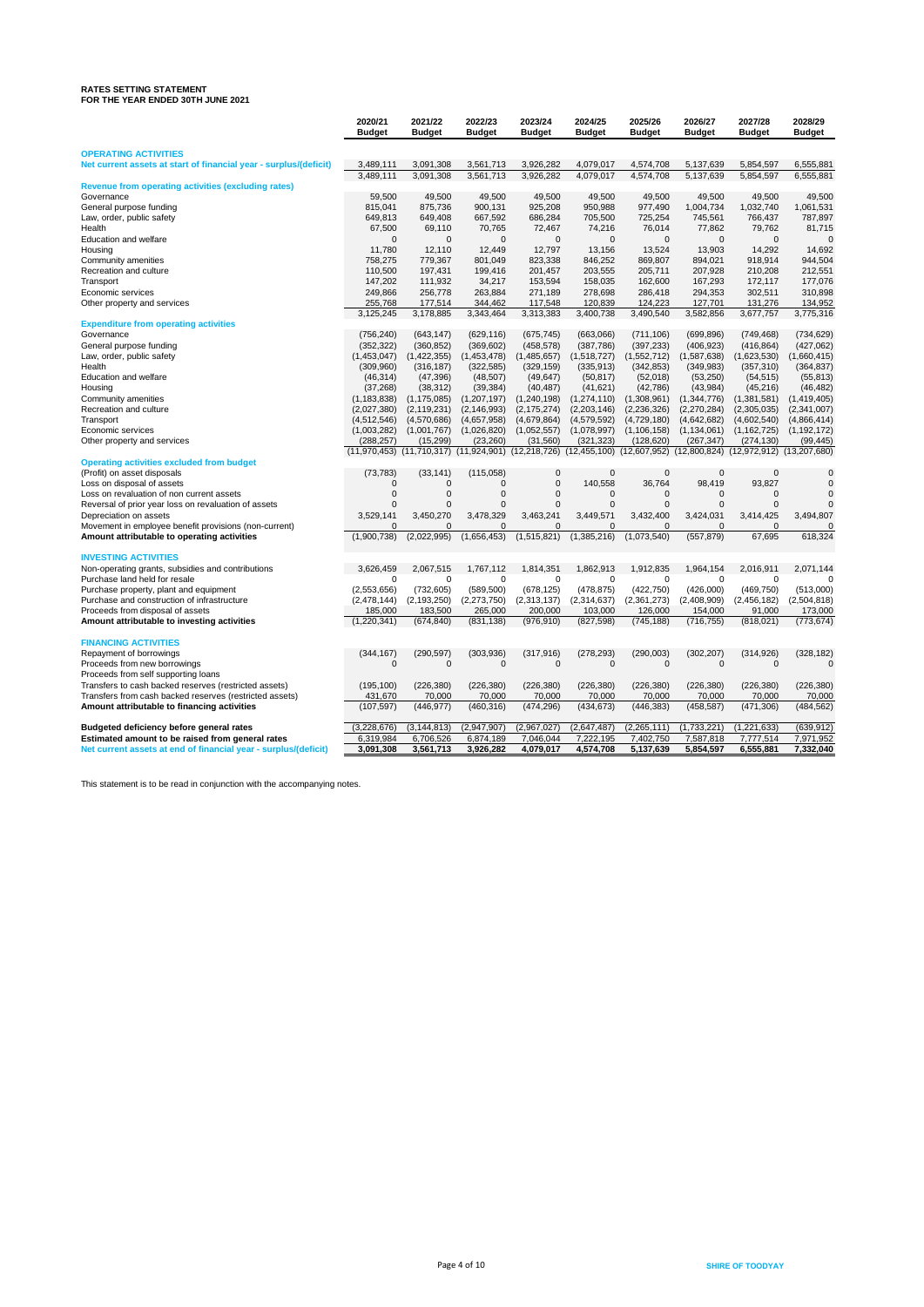### **NOTES TO AND FORMING PART OF THE BUDGET FOR THE YEAR ENDED 30TH JUNE 2021**

### **4. FIXED ASSETS** 30/06/2018

### **(a) Acquisition of Assets**

The following assets are budgeted to be acquired during the year.

| <b>Asset class</b>                                                                                                                    | 2020/21<br><b>Budget</b> | 2021/22<br><b>Budget</b> | 2022/23<br><b>Budget</b>       | 2023/24<br><b>Budget</b> | 2024/25<br><b>Budget</b> | 2025/26<br><b>Budget</b> | 2026/27<br><b>Budget</b>       | 2027/28<br><b>Budget</b>       | 2028/29<br><b>Budget</b>        | 2029/30<br><b>Budget</b> |
|---------------------------------------------------------------------------------------------------------------------------------------|--------------------------|--------------------------|--------------------------------|--------------------------|--------------------------|--------------------------|--------------------------------|--------------------------------|---------------------------------|--------------------------|
| Property, Plant and Equipment<br>Land - freehold land<br>Buildings (non-specialised, specialised and heritage)<br>Plant and equipment | 2.341.056<br>212,600     | 455,605<br>277,000       | $\Omega$<br>266,500<br>323,000 | 226.125<br>452.000       | 230,875<br>248,000       | 67.750<br>355,000        | $\Omega$<br>146,000<br>280,000 | $\Omega$<br>150,750<br>319,000 | $\Omega$<br>$\Omega$<br>513,000 | $\Omega$<br>300,000      |
| Furniture and equipment<br><b>Computer Equipment</b>                                                                                  | 0<br>$\Omega$            | $\Omega$                 | $\Omega$<br>$\Omega$           | $\Omega$<br>$\Omega$     | $\Omega$                 |                          | $\Omega$<br>$\Omega$           | $\Omega$<br>$\Omega$           | $\Omega$                        |                          |
| Infrastructure<br>Infrastructure - Roads, bridges, footpaths, drainage,<br>parks & ovals                                              | 2.478.144                | 2.182.000                | 2.225.000                      | 2.269.637                | 2.314.637                | 2.361.273                | 2.408.909                      | 2.456.182                      | 2.504.818                       | 2.504.818                |
| <b>Total acquisitions</b>                                                                                                             | 5.031.800                | 2.914.605                | 2.814.500                      | 2.947.762                | 2.793.512                | 2.784.023                | 2.834.909                      | 2.925.932                      | 3.017.818                       | 2.804.818                |

### **(b) Movements in Carrying Amounts**

|                                                          | Carrvino<br>Amount<br>at the<br>30 June 2018<br>-S | <b>Additions</b>     | (Disposals)        | Depreciation<br>(Expense) | Carrving<br>Amount<br>at the<br>30 June 2019<br>s | <b>Additions</b><br>s. | (Disposals)  | Depreciation<br>(Expense) | Carrving<br>Amount<br>at the<br>30 June 2020<br>s. | <b>Additions</b><br>s   | (Disposals)                | Depreciation<br>(Expense) | Carrying<br>Amount<br>at the<br>30 June 2021<br>$\hat{\mathbf{S}}$ | $\hat{\mathbf{S}}$   | <b>Additions (Disposals)</b> | Depreciation<br>(Expense) | Carrving<br>Amount<br>at the<br>30 June 2022<br>s | <b>Additions</b><br>$\hat{\mathbf{S}}$ | (Disposals)              | Depreciation<br>(Expense) | Carrving<br>Amount<br>at the<br>30 June 2023<br><b>s</b> |
|----------------------------------------------------------|----------------------------------------------------|----------------------|--------------------|---------------------------|---------------------------------------------------|------------------------|--------------|---------------------------|----------------------------------------------------|-------------------------|----------------------------|---------------------------|--------------------------------------------------------------------|----------------------|------------------------------|---------------------------|---------------------------------------------------|----------------------------------------|--------------------------|---------------------------|----------------------------------------------------------|
| Land - freehold                                          | 11,222,000                                         |                      | (90.000)           |                           | 11.132.000                                        |                        |              |                           | 11.132.000                                         |                         |                            |                           | 11.132.000                                                         |                      |                              | $\Omega$                  | 11.132.000                                        |                                        |                          |                           | 11.132.00                                                |
| <b>Total land</b>                                        | 11.222.000                                         | $\Omega$             |                    | $\Omega$                  | 11.132.000                                        | $\Omega$               |              | $\Omega$                  | 11.132.000                                         | $\Omega$                | $\Omega$                   | $\Omega$                  | 11.132.000                                                         | $\Omega$             | $\sqrt{2}$                   | $\Omega$                  | 11.132.000                                        | $\Omega$                               | $\Omega$                 | $\Omega$                  | 11.132.000                                               |
| Buildings - non-specialised                              | 501.591                                            | $\Omega$             |                    | (10.269)                  | 491.322                                           | $\Omega$               |              | (14.799)                  | 476,523                                            | $\Omega$                | $\Omega$                   | (14.799)                  | 461.724                                                            | $\Omega$             | $\Omega$                     | (14.799)                  | 446.925                                           | $\Omega$                               | $\Omega$                 | (14.799)                  | 432.126                                                  |
| Buildings - specialised<br>Buildings - heritage          | 9.476.555<br>6.363.098                             | 348,287<br>66.920    | $\Omega$           | (167.161)<br>(107.933)    | 9.657.681<br>6.322.085                            | 6.439.706<br>$\Omega$  | $\Omega$     | (280.860)<br>(187.628)    | 15,816,527<br>6.134.457                            | 2,341,056<br>$\sqrt{ }$ | $\Omega$<br>$\Omega$       | (420.949<br>(187.628      | 17.736.634<br>5.946.829                                            | 455.605<br>$\Omega$  | $\Omega$<br>$\Omega$         | (456.684)<br>(187.628)    | 17.735.555<br>5.759.201                           | 266,500<br>$\Omega$                    | $\Omega$<br>$\Omega$     | (482.389)<br>(187.628)    | 17,519,66<br>5.571.573                                   |
| <b>Total buildings</b>                                   | 16,341.244                                         | 415,207              | $\Omega$           | (285, 363)                | 16,471,088                                        | 6,439,706              | $\Omega$     | (483,287)                 | 22,427,507                                         | 2,341,056               | $\mathbf 0$                | (623.376)                 | 24, 145, 187                                                       | 455.605              | $\mathbf{0}$                 | (659, 111)                | 23.941.681                                        | 266,500                                | $\mathbf 0$              | (684.816)                 | 23.523.365                                               |
| <b>Total land and buildings</b>                          | 27,563,244                                         | 415,207              | $\Omega$           | (285, 363)                | 27,603,088                                        | 6,439,706              | $\mathbf{a}$ | (483,287)                 | 33,559,507                                         | 2,341,056               | $\Omega$                   | (623, 376)                | 35,277,187                                                         | 455,605              | $\Omega$                     | (659, 111)                | 35,073,681                                        | 266,500                                | $\Omega$                 | (684.816)                 | 34,655,365                                               |
| Furniture and equipment                                  | 435,089                                            | 8,912                | (8,637)            | (86, 802)                 | 348,562                                           | $\Omega$               | - 0          | (43, 509)                 | 305,053                                            | $\Omega$                |                            | (43.509)                  | 261,544                                                            | $\Omega$             | $\Omega$                     | (43.509)                  | 218,035                                           | $\Omega$                               | $\Omega$                 | (43.509)                  | 174,526                                                  |
| Plant and equipment                                      | 3.624.740                                          | 751,938              | (294.614)          | (490.829)                 | 3.591.235                                         | 299.062                | (200.240)    | (352.437)                 | 3.337.620                                          | 212,600                 | (212.137)                  | (343.972)                 | 2.994.111                                                          | 277,000              | (150.359)                    | (314.261)                 | 2.806.491                                         | 323,000                                | (167.942)                | (295.499)                 | 2.666.050                                                |
| <b>Computer Equipment</b>                                | 26.741                                             |                      |                    | (13.370)                  | 13,371                                            |                        |              | (6.685)                   | 6.686                                              |                         |                            | (6.685                    |                                                                    |                      |                              | (6.685)                   | (6.684)                                           |                                        |                          | (6.685)                   | (13.369)                                                 |
| Total                                                    | 4.086.570                                          | 760,850              | (303, 251)         | (591.001)                 | 3.953.168                                         | 299.062                | (200, 240)   | (402.631)                 | 3.649.359                                          | 212,600                 | (212.137)                  | (394.166)                 | 3.255.656                                                          | 277,000              | (150.359)                    | (364.455)                 | 3.017.842                                         | 323,000                                | (167.942)                | (345.693)                 | 2.827.207                                                |
| Total property, plant and equipment                      | 31,649,814                                         | 1,176,057            | (303, 251)         | (876, 364)                | 31,556,256                                        | 6,738,768              | (200, 240)   | (885,918)                 | 37,208,866                                         | 2,553,656               | (212, 137)                 | (1,017,542)               | 38,532,843                                                         | 732,605              | (150, 359)                   | (1,023,566)               | 38,091,523                                        | 589,500                                |                          | $(167,942)$ $(1,030,509)$ | 37,482,572                                               |
| Infrastructure - Roads                                   | 82,882,358                                         | 1,744,197            | $\Omega$           | (2,381,793)               | 82,244,762                                        | 12,014,067             | $\sqrt{2}$   | (1,819,376)               | 92,439,453                                         | 2,478,144               | $\Omega$                   | 1,894,530)                | 93,023,067                                                         | 2,182,000            | $\Omega$                     | (1,850,568)               | 93,354,499                                        | 2.225.000                              | $^{\circ}$               | (1,861,404)               | 93,718,095                                               |
| Infrastructure - Footpaths                               | 805,679                                            | 13,272               | $\Omega$           | (31.103)                  | 787,848                                           | $\Omega$               | $\Omega$     | (18,076)                  | 769,772                                            | O                       | $\Omega$                   | (18,076)                  | 751.696                                                            | $\Omega$             | $\Omega$                     | (18,076)                  | 733,620                                           |                                        | $\Omega$                 | (18,076)                  | 715,544                                                  |
| Infrastructure - Bridges                                 | 27,114,600                                         | $\Omega$             |                    | (653,966)                 | 26,460,634                                        | $\Omega$               |              | (531, 309)                | 25,929,325                                         | $\Omega$                |                            | (531, 309)                | 25,398,016                                                         | $\Omega$             | $\Omega$                     | (531, 309)                | 24,866,707                                        | $\Omega$                               | $\Omega$                 | (531, 309)                | 24,335,398                                               |
| Infrastructure - Parks & Ovals                           | 1,150,760                                          | 660,491              | (3,040)            | (73,091)                  | 1.735.120                                         | $\Omega$               | $\sqrt{2}$   | (183,040)                 | 1,552,080                                          | O                       | $\Omega$                   | (183,040)                 | 1.369.040                                                          | $^{\circ}$           | $^{\circ}$                   | (183, 040)                | 1,186,000                                         | $\Omega$                               | $^{\circ}$               | (183,040)                 | 1,002,960                                                |
| Infrastructure - Other<br><b>Total infrastructure</b>    | 4.967.52<br>116,920,918                            | 209.186<br>2,627,146 | (2.667)<br>(5,707) | (198,308<br>(3,338,261)   | 4.975.732<br>116,204,096                          | 12,014,067             |              | (22.339<br>(2,574,140)    | 4.953.393<br>125,644,023                           | 2,478,144               | $\Omega$                   | (22.339)<br>(2,649,294)   | 4.931.054<br>125,472,873 2,182,000                                 |                      | $\sqrt{2}$                   | (22.339)<br>(2,605,332)   | 4.908.715<br>125,049,541                          | 2.225.000                              |                          | (22.339)<br>0(2,616,168)  | 4.886.376<br>124,658,373                                 |
|                                                          |                                                    |                      |                    |                           |                                                   |                        |              |                           |                                                    |                         |                            |                           |                                                                    |                      |                              |                           |                                                   |                                        |                          |                           |                                                          |
|                                                          | Carrying<br>Amount<br>at the                       |                      |                    | Depreciation              | Carrying<br>Amount<br>at the                      |                        |              | Depreciation              | Carrying<br>Amount<br>at the                       |                         |                            | Depreciation              | Carrying<br>Amount<br>at the                                       |                      |                              | Depreciation              | Carrying<br>Amount<br>at the                      |                                        |                          | Depreciation              | Carrying<br>Amount<br>at the                             |
|                                                          | 30 June 2023                                       | <b>Additions</b>     | (Disposals)        | (Expense)                 | 30 June 2024                                      | <b>Additions</b>       | (Disposals)  | (Expense)                 | 30 June 2025                                       | <b>Additions</b>        | (Disposals)                | (Expense)                 | 30 June 2026                                                       | <b>Additions</b>     | (Disposals)                  | (Expense)                 | 30 June 2027                                      | <b>Additions</b>                       | (Disposals)              | (Expense)                 | 30 June 202                                              |
|                                                          |                                                    |                      | s                  |                           | s                                                 |                        |              | s                         |                                                    | s                       |                            | s                         |                                                                    |                      |                              |                           | s                                                 |                                        |                          |                           | -S                                                       |
| Land - freehold                                          | 11.132.000                                         |                      |                    |                           | 11.132.000                                        | $\Omega$               |              |                           | 11.132.000                                         | n                       |                            |                           | 11.132.000                                                         | $\Omega$             |                              | $\Omega$                  | 11.132.000                                        |                                        | $\Omega$                 | $\Omega$                  | 11.132.000                                               |
| <b>Total land</b>                                        | 11,132,000                                         | $\Omega$             |                    | $\Omega$                  | 11,132,000                                        | $\Omega$               |              | $\Omega$                  | 11,132,000                                         | $\Omega$                | $\mathbf{a}$               | $\Omega$                  | 11,132,000                                                         | $\Omega$             |                              | $\Omega$                  | 11,132,000                                        | $\Omega$                               | $\Omega$                 | $\Omega$                  | 11,132,000                                               |
| Buildings - non-specialised                              | 432,126                                            | $\Omega$             |                    | (14.799)                  | 417.327                                           | $\Omega$               | $\Omega$     | (14.799)                  | 402.528                                            | $\Omega$                | $\Omega$                   | (14.799)                  | 387,729                                                            | $\Omega$             | $\Omega$                     | (14.799)                  | 372,930                                           | $\sqrt{2}$                             | $^{\circ}$               | (14.799)                  | 358.131                                                  |
| Buildings - specialised                                  | 17.519.666                                         | 226.125              | $\Omega$           | (496.634)                 | 17.249.157                                        | 230.875                | $\Omega$     | (530.994)                 | 16,949,038                                         | 67.750                  | $\Omega$                   | (547.493)                 | 16.469.295                                                         | 146,000              | $\Omega$                     | (570.246)                 | 16.045.049                                        | 150.750                                | $\Omega$                 | (594,336)                 | 15.601.463                                               |
| Buildings - heritage<br><b>Total buildings</b>           | 5.571.573<br>23,523,365                            | 226,125              | $\Omega$           | (187.628<br>(699,061)     | 5.383.945<br>23,050,429                           | 230,875                | $\Omega$     | (187.628<br>(733, 421)    | 5.196.317<br>22,547,883                            | 67,750                  | $\sqrt{2}$<br>$\mathbf{0}$ | (187.628<br>(749, 920)    | 5.008.689<br>21,865,713                                            | $\Omega$<br>146,000  | $\Omega$<br>$\Omega$         | (187.628)<br>(772, 673)   | 4.821.06<br>21,239,040                            | $\sqrt{2}$<br>150,750                  | $\Omega$<br>$\mathbf{0}$ | (187,628<br>(796, 763)    | 4.633.433<br>20,593,027                                  |
| <b>Total land and buildings</b>                          | 34,655,365                                         | 226,125              | $^{\circ}$         | (699,061)                 | 34,182,429                                        | 230,875                | $\Omega$     | (733, 421)                | 33,679,883                                         | 67,750                  | $\Omega$                   | (749, 920)                | 32,997,713                                                         | 146,000              | $\Omega$                     | (772, 673)                | 32,371,040                                        | 150,750                                | $\mathbf{0}$             | (796, 763)                | 31,725,027                                               |
|                                                          |                                                    | $\Omega$             |                    |                           |                                                   | $\Omega$               | $\sqrt{ }$   |                           |                                                    | $\Omega$                |                            |                           |                                                                    | $\Omega$             | $\Omega$                     |                           |                                                   | $\Omega$                               | $\Omega$                 |                           |                                                          |
| Furniture and equipment<br>Plant and equipment           | 174,526<br>2.666.050                               | 452,000              | (413.958)          | (43.509)<br>(287.955)     | 131.017<br>2,416,137                              | 248,000                | (76, 764)    | (43.509)<br>(260.364)     | 87,508<br>2,327,009                                | 355,000                 | (216, 419)                 | (43, 509)<br>(251.251)    | 43,999<br>2.214.339                                                | 280,000              | (267, 827)                   | (43.509)<br>(236, 284)    | 490<br>1,990,228                                  | 319,000                                | (280, 709)               | (43.509)<br>(220.373)     | (43,019)<br>1.808.146                                    |
| Computer Equipment                                       | (13.369)                                           | $\Omega$             |                    | (6.685                    | (20, 054)                                         | $\Omega$               |              | (6,685)                   | (26, 739)                                          | $\sqrt{2}$              |                            | (6.685)                   | (33.424)                                                           | $\Omega$             |                              | (6.685)                   | (40.109)                                          | $\Omega$                               | $\Omega$                 | (6.685)                   | (46, 794)                                                |
| Total                                                    | 2,827,207                                          | 452.000              | (413.958)          | (338.149)                 | 2,527,100                                         | 248,000                | (76.764)     | (310.558)                 | 2,387,778                                          | 355,000                 | (216.419)                  | (301.445)                 | 2.224.914                                                          | 280.000              | (267.827)                    | (286.478)                 | 1.950.609                                         | 319,000                                | (280, 709)               | (270.567)                 | 1.718.333                                                |
| Total property, plant and equipment                      | 37,482,572                                         | 678.125              | (413.958)          | (1.037.210)               | 36,709,529                                        | 478.875                | (76.764)     | (1.043.979)               | 36,067,661                                         | 422.750                 | (216.419)                  | (1,051,365)               | 35.222.627                                                         | 426,000              | (267.827)                    | (1,059,151)               | 34,321,649                                        | 469,750                                | (280, 709)               | (1,067,330)               | 33,443,360                                               |
|                                                          |                                                    |                      |                    |                           |                                                   |                        |              |                           |                                                    |                         |                            |                           |                                                                    |                      |                              |                           |                                                   |                                        |                          |                           |                                                          |
| Infrastructure - Roads                                   | 93.718.095                                         | 2.269.637            |                    | (1.828.494)               | 94.159.238                                        | 2.314.637              |              | (1.796.380)               | 94.677.495                                         | 2.361.273               | $\Omega$                   | (1.760.123)               | 95.278.645                                                         | 2.408.909            | $^{\circ}$                   | (1.731.995)               | 95.955.559                                        | 2.456.182                              | $^{\circ}$               | (1.701.933)               | 96,709,808                                               |
| Infrastructure - Footpaths                               | 715,544                                            | $\Omega$             |                    | (18,076)                  | 697,468                                           | $\Omega$               | $\Omega$     | (18,076)                  | 679,392                                            | $\Omega$                | $\Omega$                   | (18,076)                  | 661,316                                                            | $\mathbf 0$          | $\Omega$                     | (18,076)                  | 643,240                                           | $\Omega$                               | $\Omega$                 | (18,076)                  | 625,164                                                  |
| Infrastructure - Bridges                                 | 24.335.398                                         | $\Omega$<br>n        | $\Omega$           | (531.309)                 | 23.804.089                                        | $\Omega$<br>$\Omega$   | $\Omega$     | (531, 309)                | 23,272,780                                         | $\Omega$<br>$\Omega$    | $\Omega$<br>$\Omega$       | (531.309)                 | 22.741.471                                                         | $\Omega$<br>$\Omega$ | $\Omega$<br>$\Omega$         | (531.309)                 | 22,210,162                                        | $\Omega$<br>$\Omega$                   | $\Omega$<br>$\Omega$     | (531.309)                 | 21,678,853                                               |
| Infrastructure - Parks & Ovals<br>Infrastructure - Other | 1,002,960<br>4.886.376                             |                      |                    | (183,040)<br>(22.339)     | 819,920<br>4.864.037                              | $\Omega$               |              | (183,040)<br>(22, 339)    | 636,880<br>4.841.698                               | $\Omega$                |                            | (183,040)<br>(22.339)     | 453,840<br>4.819.359                                               | $\Omega$             | $\Omega$                     | (183, 040)<br>(22.339)    | 270,800<br>4.797.020                              |                                        | $\Omega$                 | (183,040)<br>(22.339)     | 87,76<br>4.774.68                                        |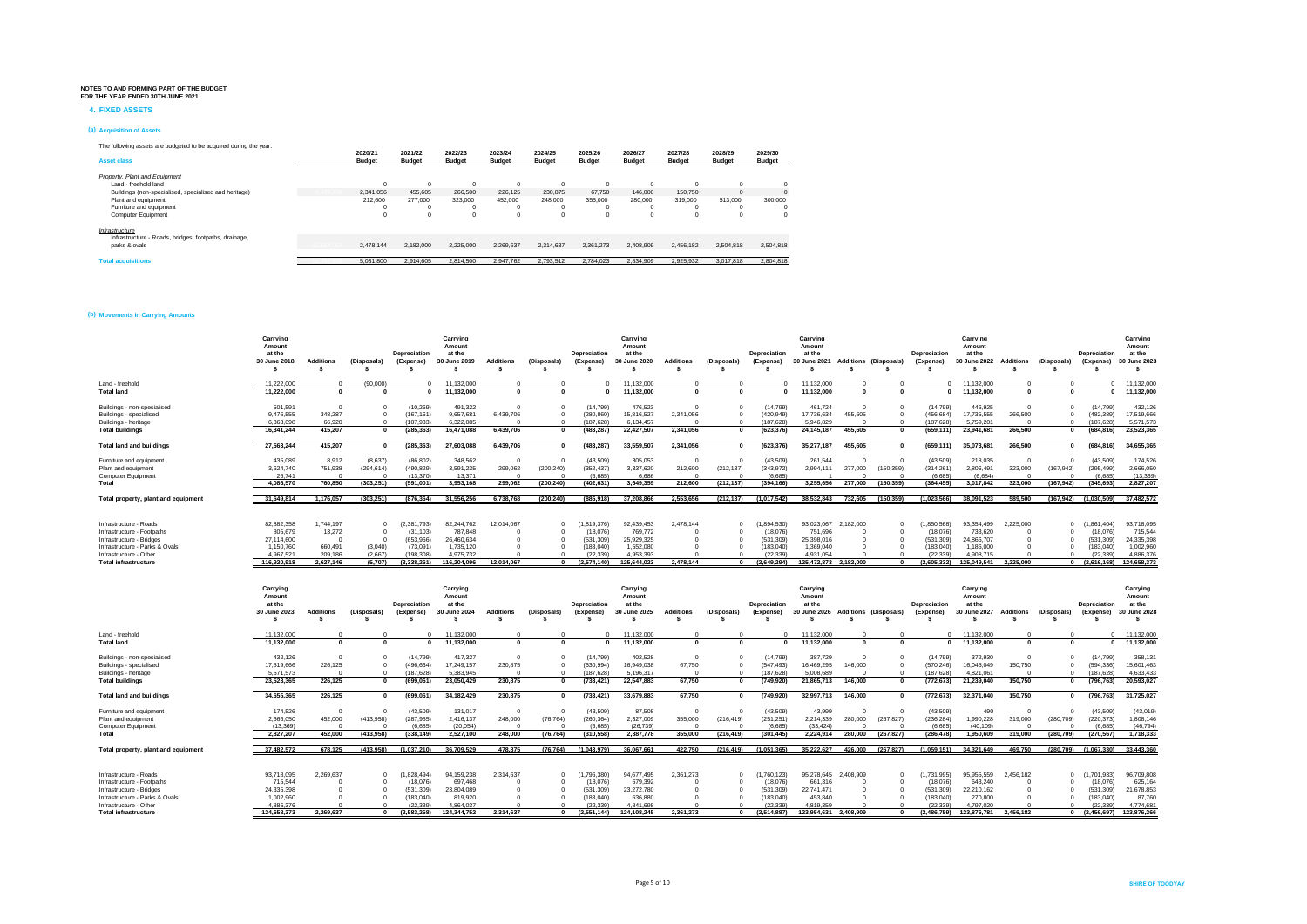### **NOTES TO AND FORMING PART OF THE BUDGET FOR THE YEAR ENDED 30TH JUNE 2021**

### **6. INFORMATION ON BORROWINGS**

**(a) Borrowing repayments (continued) Loan Balance Outstanding Forecast**

| <b>Purpose</b>                        | 2019/20<br><b>Budget</b> | 2020/21<br><b>Budget</b> | 2021/22<br><b>Budget</b> | 2022/23<br><b>Budget</b> | 2023/24<br><b>Budget</b> | 2024/25<br><b>Budget</b> | 2025/26<br><b>Budget</b> | 2026/27<br><b>Budget</b> | 2027/28<br><b>Budget</b> | 2028/29<br><b>Budget</b> |
|---------------------------------------|--------------------------|--------------------------|--------------------------|--------------------------|--------------------------|--------------------------|--------------------------|--------------------------|--------------------------|--------------------------|
| <b>Recreation and culture</b>         |                          |                          |                          |                          |                          |                          |                          |                          |                          |                          |
| Loan 65 - Community Centre            | 18.793                   | 5.777                    |                          |                          |                          |                          |                          |                          |                          |                          |
| Loan 67 - Library Upgrade             | 183.751                  | 142.186                  | 96,958                   | 49.298                   |                          |                          |                          |                          |                          |                          |
| Loan 69 - Library Upgrade             |                          |                          |                          |                          |                          |                          |                          |                          |                          |                          |
| Loan 72 - Land, Rec Precinct          | 744.371                  | 700.991                  | 655.659                  | 608.288                  | 558.785                  | 507.055                  | 452,997                  | 396,507                  | 337.475                  | 275.787                  |
| Loan 73 - Refurbish Courts            | ÷                        | n                        |                          |                          |                          | n                        |                          |                          |                          |                          |
| Loan 75 - Recreation Precinct         | 4.349.508                | 4.192.936                | 4.034.489                | 3.867.371                | 3.693.502                | 3.512.607                | 3.324.405                | 3.128.600                | 2.924.884                | 2.665.392                |
| Transport                             |                          |                          |                          |                          |                          |                          |                          |                          |                          |                          |
| Loan 70 - Footbridge                  | 15,889                   |                          |                          |                          |                          |                          |                          |                          |                          |                          |
| Loan 71 - Depot Stage 2               | 590.336                  | 554.280                  | 516,577                  | 477.150                  | 435.920                  | 392.806                  | 347.721                  | 300.575                  | 251.274                  | 199.719                  |
| <b>Economic services</b>              |                          |                          |                          |                          |                          |                          |                          |                          |                          |                          |
| Loan 64 - Visitors Centre             | 19.945                   | o                        | $\Omega$                 | o                        |                          | O                        |                          |                          |                          |                          |
| Other property and services           |                          |                          |                          |                          |                          |                          |                          |                          |                          |                          |
| Loan 63 - Bank Building               | 17.744                   |                          |                          |                          |                          | $\Omega$                 | $\Omega$                 |                          |                          |                          |
| Loan 74 - Refurbish Bank Building     |                          |                          |                          |                          |                          | $\Omega$                 | $\Omega$                 |                          |                          |                          |
| <b>Total Loan Balance Outstanding</b> | 5.940.336                | 5.596.170                | 5.303.683                | 5.002.107                | 4.688.207                | 4.412.468                | 4.125.123                | 3.825.682                | 3.513.633                | 3.140.898                |

### **(b) New borrowings - 2020/21**

| <b>Particulars/Purpose</b> | Institution | Loan<br>type | Term<br>(years) | Interest<br>rate | Amount<br>borrowed<br>budget | Total<br>interest &<br>charges | Amount<br>used<br>budget | <b>Balance</b><br>unspent |
|----------------------------|-------------|--------------|-----------------|------------------|------------------------------|--------------------------------|--------------------------|---------------------------|
|                            |             |              |                 | %                |                              |                                |                          |                           |
|                            |             |              |                 |                  |                              |                                |                          | 0                         |

### **SIGNIFICANT ACCOUNTING POLICIES**

**BORROWING COSTS**<br>Borrowing costs are recognised as an expense when incurred except<br>where they are directly attributable to the acquisition, construction or<br>production of a qualifying asset. Where this is the case, they ar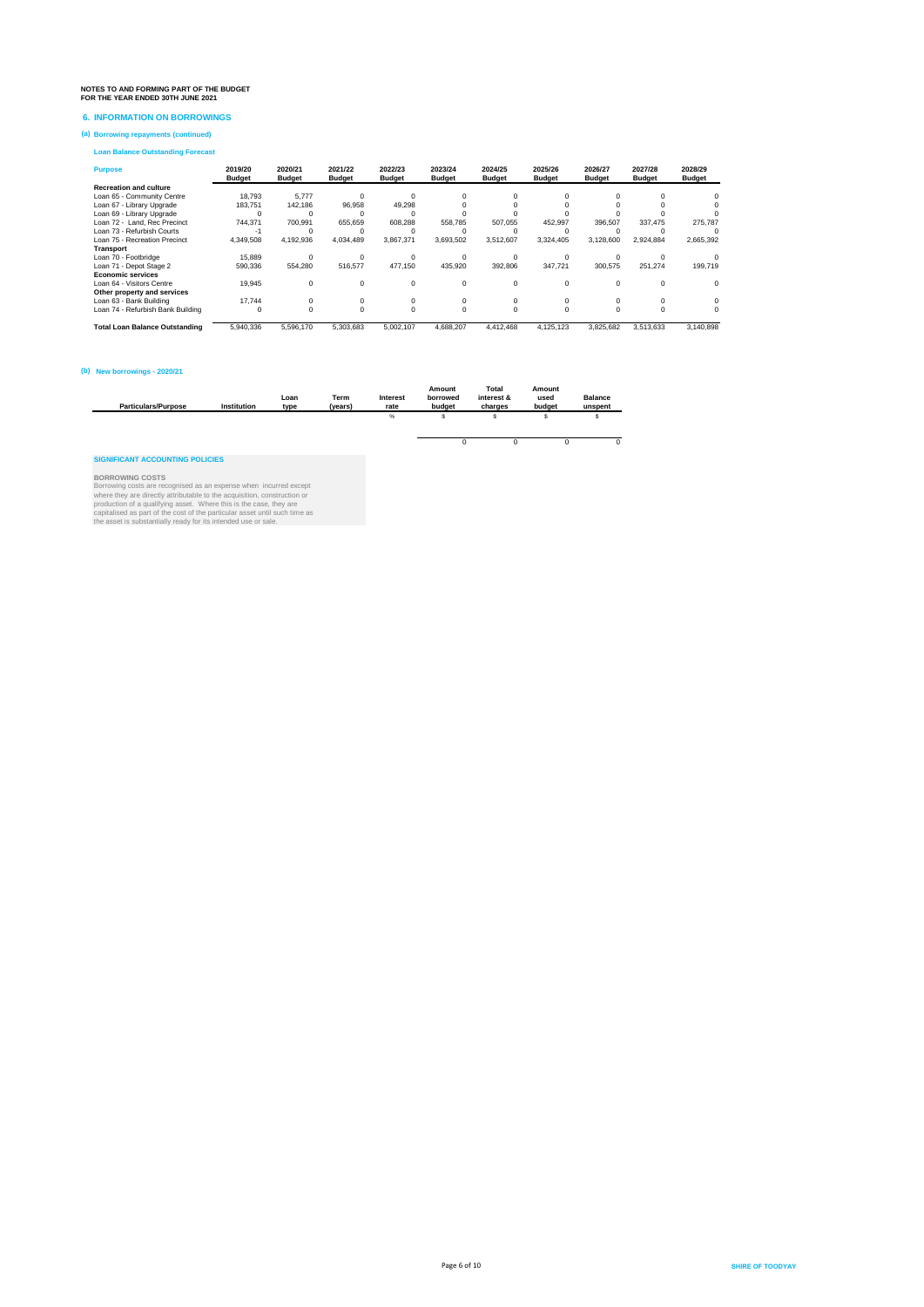### **7. CASH BACKED RESERVES**

### **(a) Cash Backed Reserves - Movement** 2019/20 2019/20 2020/21 2020/21 2021/22 2021/22 2022/23 2022/23 2023/24 2023/24 2023/24 2024/25 2024/25 2025/26 2025/26 2025/27 2026/27 2027/28 2027/28 2027/28 2028/29 2028/29 Budget Actual 2020/21 Budget Budget 2021/22 Budget Budget 2022/23 Budget Budget 2023/24 Budget Budget Budget Budget 2025/26 Budget 2026/27 Budget 2027/28 Budget Budget 2028/29 Budget Budget 2028/29 Budget Budget Budget Bud Closing Closing Budget Transfer Closing Budget Transfer Closing Budget Transfer Closing Budget Transfer Closing Budget Transfer Closing Budget Transfer Closing Budget Transfer Closing Budget Transfer Closing Budget Transfe Balance Balance Transferto (from) Balance Transferto (from) Balance Transferto (from) Balance Transferto (from) Balance Transferto (from) Balance Transferto (from) Balance Transferto (from) Balance Transferto (from) Balanc **\$ \$** \$ \$ \$ \$ \$ \$ \$ \$ \$ \$ \$ \$ \$ \$ \$ \$ \$ \$ \$ \$ \$ \$ \$ \$ \$ \$ \$ Employee Entitlements Reserve 246,949 250,286 55,000 (50,000) 255,286 35,000 (25,000) 285,286 35,000 (25,000) 275,286 35,000 (25,000 285,286 35,000 285,286 35,000 30,000 295,286 35,000 205 Asset Development Reserve **0 0** 30,000 **30,000** 30,000 **60,000** 30,000 **90,000** 30,000 **120,000** 30,000 **150,000** 30,000 **180,000** 30,000 **210,000** 30,000 **240,000** 30,000 **270,000** CCTV.Reserve 26,980 26,990 35.0 27,340 15,380 58,100 15,380 73,480 15,380 88,860 15,380 104,240 15,380 119,620 15,380 150,380 150,380 150,380 Emergency Management Reserve 76,901 1,000 76,000 76,000 78,84 500 81,000 81,000 81,000 82,000 82,000 93,000 93,000 93,000 94,000 94,000 94,000 94,000 94,000 96,000 96,000 96,000 97,000 97,000 97,000 97,000 97,000 97,000 97 Recreation Development Reserve 15,**000 17,273** 15,000 27,273 15,000 62,273 15,000 77,273 15,000 15,273 15,000 15,273 15,273 15,000 15,273 15,000 Refuse Reserve 115,312 114,844 1,000 117,844 2,000 119,844 2,000 121,844 2,000 123,844 2,000 125,844 2,000 127,844 2,000 129,844 2,000 131,844 Road Contribution Reserve 275,283 205,219 75,000 (30,000) 250,219 75,000 (20,000) 305,219 75,000 (20,000) 350,219 75,000 (20,000) 45,219 75,000 (20,000) 470,219 75,000 (20,000) 525,219 75,000 (20,000 Enveryne Reserve The to the control of the control of the control of the control of the control of the control of the control of the control of the control of the control of the control of the control of the control of th Swimming Pool Reserve **2,000 0** 0 0 **0** 0 **0** 0 **0** 0 **0** 0 **0** 0 **0** 0 **0** 0 **0** 0 **0** Morangup Community Centre Reserve **0 351,670** 2,000 (351,670) **2,000** 0 **2,000** 0 **2,000** 0 **2,000** 0 **2,000** 0 **2,000** 0 **2,000** 0 **2,000** 0 **2,000** Asset Replacement Reserve **20,038 10,173** 10,000 **20,173 20,173 20,173 20,173 20,173 20,173 20,173 20,173 20,173**

1,263,103 1,567,300 195,100 (431,670) 1,330,730 206,880 (45,000) 1,492,610 206,880 (45,000) 1,654,490 206,880 (45,000) 1,816,370 206,880 (45,000) 1,978,250 206,880 (45,000) 2,140,130 206,880 (45,000) 2,302,010 206,880 (45,0

### **NOTES TO AND FORMING PART OF THE BUDGET FOR THE YEAR ENDED 30TH JUNE 2021**

### **7. CASH BACKED RESERVES (CONTINUED)**

### **(b) Cash Backed Reserves - Purposes**

In accordance with Council resolutions in relation to each reserve account, the purpose for which the reserves are set aside are as follows:

| Reserve name                                       |                                                                                                                                                               |
|----------------------------------------------------|---------------------------------------------------------------------------------------------------------------------------------------------------------------|
| Employee Entitlements Reserve                      | Funds set aside to provide payment for Employee Entitlement liabilities                                                                                       |
| Asset Development Reserve                          | Funds set aside for the future purchase and / or development of assets                                                                                        |
| CCTV Reserve                                       | Funds set aside for the replacement, expansion and maintenance of CCTV within the Shire of Toodyay                                                            |
| <b>Emergency Management Reserve</b>                | Funds set aside to assist in emergency management and recovery                                                                                                |
| Heritage Asset Reserve                             | Funds set aside for the preservation and / or purchase of Built Heritage assets of significance within the Shire of Toodyay                                   |
| Information Technology Reserve                     | Funds set aside for the replacement and maintenance of computer hardware.                                                                                     |
| Newcastle Footbridge & Pedestrian Overpass Reserve | Funds set aside for the maintenance and upkeep of the Newcastle Footbridge & the Duke Street Pedestrian Overpass.                                             |
| Plant Replacement Reserve                          | Funds set aside for the ongoing upgrade and replacement of Council owned plant.                                                                               |
| Community Bus Reserve                              | Funds set aside for the purchase of a new Shire of Toodyay Community Bus                                                                                      |
| Recreation Development Reserve                     | Funds set aside for the development of recreational facilities within the Recreation precinct located adiacent to the District High School.                   |
| Refuse Reserve                                     | Funds set aside for the development and maintenance of the Shire of Toodyay Waste Transfer Station.                                                           |
|                                                    | Funds set aside from contributions given towards particular roads to assist in the ongoing maintenance and preservation of those roads. These funds cannot be |
| Road Contribution Reserve                          | used on roads other than those identified in the contribution.                                                                                                |
| Strategic Access & Fire Egress Tracks Reserve      | Funds set aside for the implementation and maintenanc of strategic access and egress tracks.                                                                  |
| Swimming Pool Reserve                              | Funds collected by way of a voluntary levy in 1996-97 for a swimming pool.                                                                                    |
| Morangup Community Centre Reserve                  | Funds set aside for the development of the Morangup Community Centre                                                                                          |
|                                                    |                                                                                                                                                               |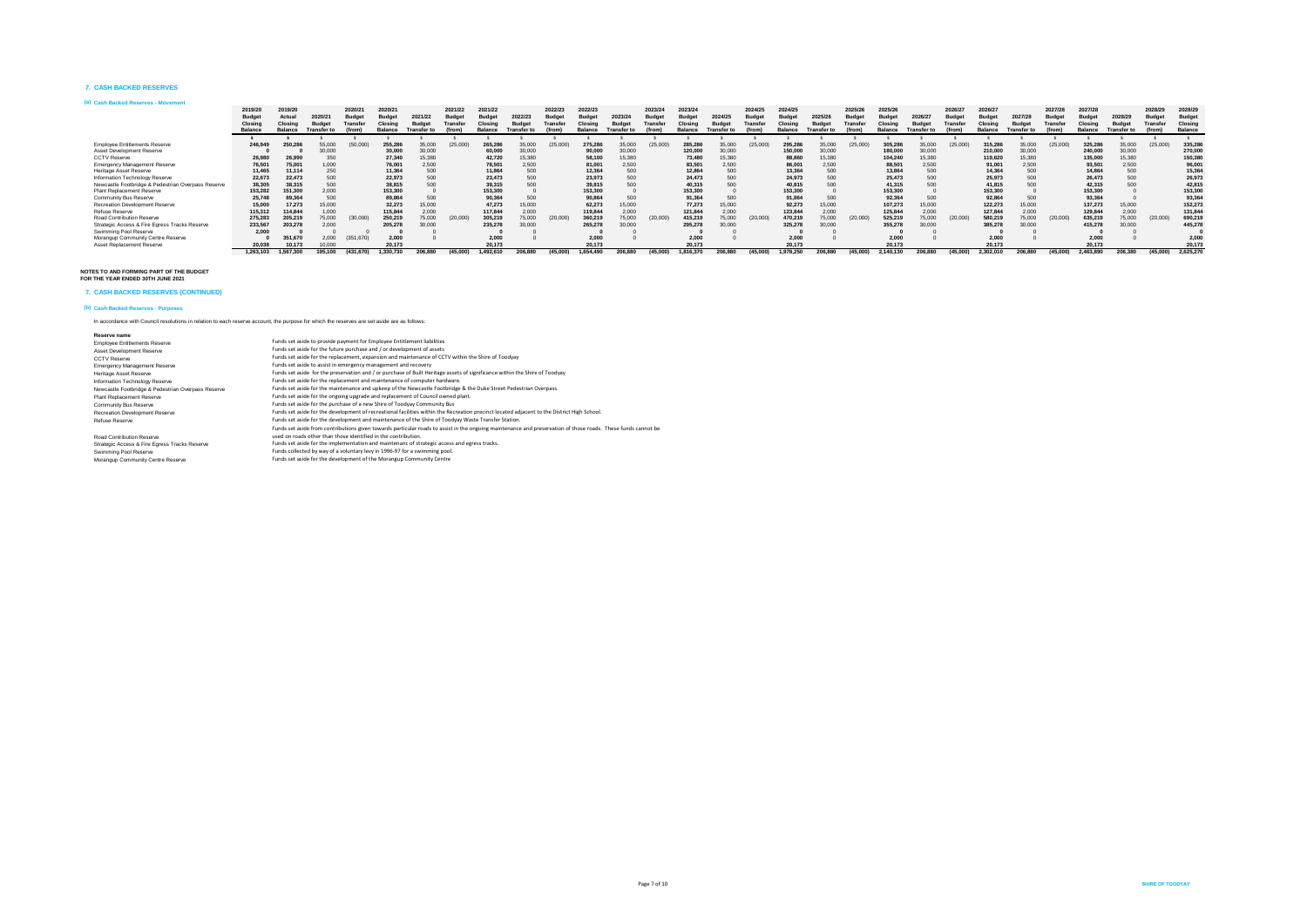### **NOTES TO AND FORMING PART OF THE BUDGET FOR THE YEAR ENDED 30TH JUNE 2021**

### **13. INTERESTS IN JOINT ARRANGEMENTS**

It is not anticipated the Shire will be party to any joint venture arrangements during 2020/21.

### **14. TRUST FUNDS**

Funds held at balance date over which the local government has no control and which are not included in the financial statements are as follows:

| <b>Detail</b>                       | <b>Balance</b><br>30-Jun-20 | <b>Estimated</b><br>amounts<br>received | <b>Estimated</b><br>amounts<br>paid | <b>Estimated</b><br>balance<br>30-Jun-21 |
|-------------------------------------|-----------------------------|-----------------------------------------|-------------------------------------|------------------------------------------|
|                                     |                             | \$                                      | $($ \$)                             | \$                                       |
| <b>Housing Bonds</b>                | 14,525                      | 2,000                                   | 0                                   | 16,525                                   |
| <b>BCITF/Building Services Levy</b> | 13,655                      | 25,000                                  | (25,000)                            | 13,655                                   |
| <b>Quarry Rehabilition Bonds</b>    | 1,615,532                   | 150.000                                 | 0                                   | 1,765,532                                |
| <b>Road Construction Bonds</b>      | 27.998                      | O                                       | 0                                   | 27,998                                   |
| Venue Hire Bonds                    | 7.900                       | 9.000                                   | (9.000)                             | 7,900                                    |
| <b>Kerb Deposits</b>                | 9,200                       | 500                                     | 0                                   | 9,700                                    |
| Standpipe Bonds                     | 17.110                      | 2,250                                   | (2,250)                             | 17,110                                   |
| Key Bonds                           | 6,661                       | 500                                     | 0                                   | 7,161                                    |
| Library Bonds                       | 175                         | 0                                       | $\Omega$                            | 175                                      |
| Swimming Pool Funds                 | 121.404                     | 500                                     | (121.904)                           | 0                                        |
|                                     | 1,893,631                   | 192.750                                 | (161,154)                           | 1,925,227                                |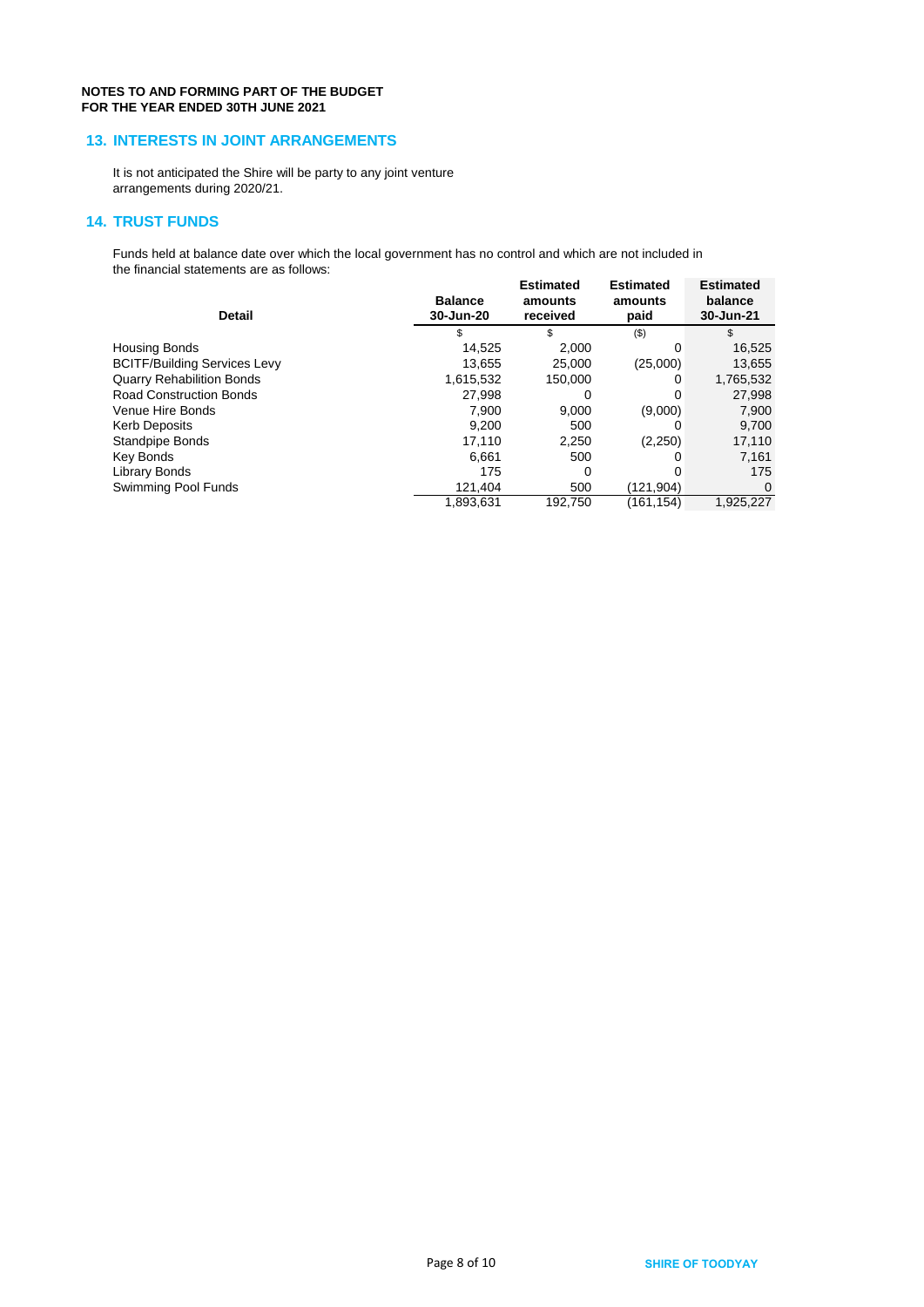### **FOR THE YEAR ENDED 30TH JUNE 2021**

### **15. BUDGET RATIOS - Measuring Financial Sustainability**

| <b>FINANCIAL RATIOS</b>           |               | 2019/20       | 2020/21       | 2021/22       | 2022/23       | 2023/24       | 2024/25       | 2025/26       | 2026/27       | 2027/28       | 2028/29       |
|-----------------------------------|---------------|---------------|---------------|---------------|---------------|---------------|---------------|---------------|---------------|---------------|---------------|
|                                   | Target        | <b>Budget</b> | <b>Budget</b> | <b>Budget</b> | <b>Budget</b> | <b>Budget</b> | <b>Budget</b> | <b>Budget</b> | <b>Budget</b> | <b>Budget</b> | <b>Budget</b> |
| Current ratio                     |               | 1.57          | 2.97          | 3.43          | 3.65          | 4.30          | 4.66          | 5.17          | 5.78          | 6.39          | 7.04          |
| Asset sustainability ratio        | 0.9           | 0.88          | 1.37          | 0.80          | 0.77          | 0.81          | 0.78          | 0.78          | 0.80          | 0.83          | 0.84          |
| Debt service cover ratio          |               | 4.28          | 3.45          | 6.30          | 6.19          | 5.71          | 7.02          | 6.68          | 6.82          | 6.82          | 6.63          |
| Operating surplus ratio           | $0.01 - 0.15$ | (0.38)        | (0.34)        | (0.23)        | (0.22)        | (0.22)        | (0.19)        | (0.19)        | (0.17)        | (0.15)        | (0.15)        |
| Own source revenue coverage ratio | $0.4 - 0.6$   | 0.62          | 0.64          | 0.70          | 0.70          | 0.70          | 0.72          | 0.72          | 0.73          | 0.74          | 0.74          |
| Asset consumption ratio           | 0.5           | 0.74          | 0.74          | 0.73          | 0.72          | 0.71          | 0.71          | 0.70          | 0.70          | 0.69          | 0.69          |
| Asset renewal funding ratio       | $0.75 - 0.95$ | 0.88          | 0.88          | 0.88          | 0.88          | 0.88          | 0.88          | 0.88          | 0.88          | 0.88          | 0.88          |

### The above ratios are calculated as follows:

| Current ratio                     | current assets minus restricted assets.                   |
|-----------------------------------|-----------------------------------------------------------|
|                                   | current liabilities minus liabilities associated          |
|                                   | with restricted assets.                                   |
| Asset sustainability ratio        | capital renewal and replacement expenditure               |
|                                   | Depreciation expenses                                     |
| Debt service cover ratio          | annual operating surplus before interest and depreciation |
|                                   | principal and interest                                    |
| Operating surplus ratio           | operating revenue minus operating expenses                |
|                                   | own source operating revenue                              |
| Own source revenue coverage ratio | own source operating revenue                              |
|                                   | operating expenses                                        |
| Asset consumption ratio           | depreciated replacement costs of assets                   |
|                                   | current replacement cost of depreciable assets            |

Asset renewal funding ratio

NPV of planning capital renewal over 10 years NPV of required capital expenditure over 10 years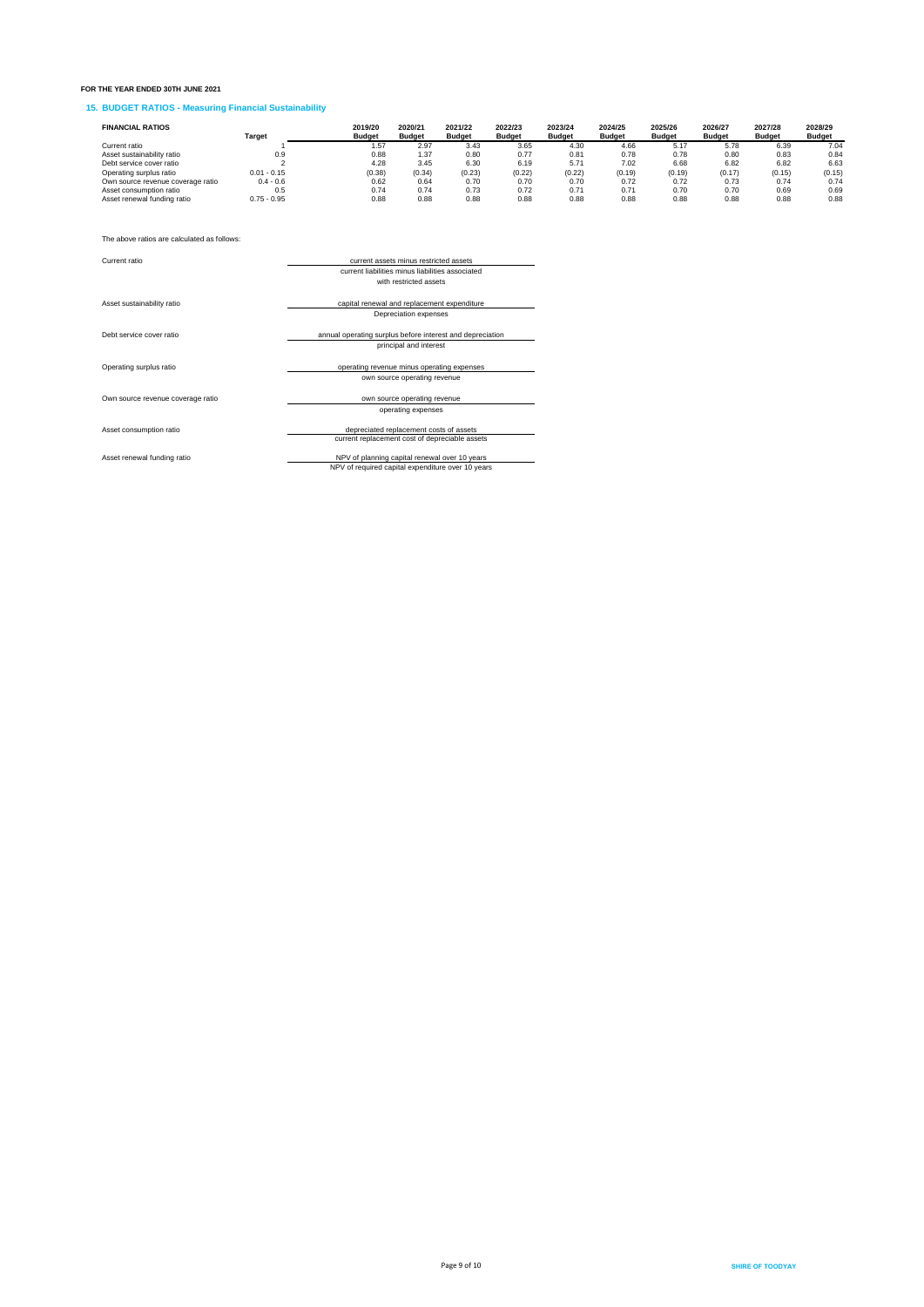### **FOR THE YEAR ENDED 30TH JUNE 2021 BY NATURE OR TYPE**

|                                                                   | 2020/21<br><b>Budget</b>   | 2021/22<br><b>Budget</b> | 2022/23<br><b>Budget</b> | 2023/24<br><b>Budget</b> | 2024/25<br><b>Budget</b> | 2025/26<br><b>Budget</b> | 2026/27<br><b>Budget</b> | 2027/28<br><b>Budget</b> |
|-------------------------------------------------------------------|----------------------------|--------------------------|--------------------------|--------------------------|--------------------------|--------------------------|--------------------------|--------------------------|
|                                                                   |                            |                          |                          |                          |                          |                          |                          |                          |
| <b>OPERATING ACTIVITIES</b>                                       |                            |                          |                          |                          |                          |                          |                          |                          |
| Net current assets at start of financial year - surplus/(deficit) | 3,489,111<br>3.489.111     | 3,091,308<br>3,091,308   | 3,561,714<br>3,561,714   | 3,926,284<br>3,926,284   | 4,079,020<br>4.079.020   | 4,574,712<br>4,574,712   | 5,137,644<br>5.137.644   | 5,854,604<br>5,854,604   |
| <b>Revenue from operating activities (excluding rates)</b>        |                            |                          |                          |                          |                          |                          |                          |                          |
| Operating grants, subsidies and                                   |                            |                          |                          |                          |                          |                          |                          |                          |
| contributions                                                     | 1,662,906                  | 1,686,681                | 1,729,161                | 1,772,830                | 1,817,723                | 1,863,872                | 1,911,314                | 1,960,084                |
| Fees and charges                                                  | 1,357,013                  | 1,406,637                | 1,445,351                | 1,485,149                | 1,526,061                | 1,568,119                | 1,611,354                | 1,655,800                |
| Interest earnings                                                 | 31,543                     | 32,426                   | 33,334                   | 34,267                   | 35,227                   | 36,213                   | 37,227                   | 38,270                   |
| Other revenue                                                     | $\mathbf 0$                | 20,000                   | 20,560                   | 21,136                   | 21,727                   | 22,336                   | 22,961                   | 23,604                   |
| Profit on asset disposals                                         | 73,783<br>3,125,245        | 33,141<br>3,178,885      | 115,058<br>3,343,464     | $\Omega$<br>3,313,383    | $\Omega$<br>3,400,738    | $\Omega$<br>3,490,540    | $\Omega$<br>3,582,856    | $\Omega$<br>3,677,757    |
| <b>Expenditure from operating activities</b>                      |                            |                          |                          |                          |                          |                          |                          |                          |
| Employee costs                                                    | (4,377,003)                | (4, 494, 207)            | (4,606,668)              | (4,722,227)              | (4,840,969)              | (4,962,982)              | (5,088,358)              | (5,217,191)              |
| Materials and contracts                                           | (3, 114, 042)              | (2,877,827)              | (2,950,904)              | (3, 143, 525)            | (3, 134, 736)            | (3,282,515)              | (3, 292, 762)            | (3,346,325)              |
| Utility charges                                                   | (346, 468)                 | (333, 709)               | (341, 152)               | (348, 804)               | (356, 670)               | (364, 756)               | (373,068)                | (381, 614)               |
| Depreciation on non-current assets                                | (3,529,141)                | (3,450,270)              | (3,478,329)              | (3,463,241)              | (3,449,571)              | (3,432,400)              | (3,424,031)              | (3,414,425)              |
| Interest expenses                                                 | (255, 707)                 | (239, 047)               | (225, 152)               | (210, 589)               | (194, 397)               | (182, 256)               | (169, 601)               | (156, 408)               |
| Insurance expenses                                                | (253,091)                  | (260, 047)               | (267, 198)               | (274, 550)               | (282, 107)               | (289, 875)               | (297, 861)               | (306, 071)               |
| Other expenditure                                                 | (95,000)                   | (55, 210)                | (55, 496)                | (55, 790)                | (56,092)                 | (56, 402)                | (56, 722)                | (57,050)                 |
| Loss on asset disposals                                           | $\Omega$<br>(11, 970, 452) | $\Omega$<br>(11,710,316) | $\Omega$<br>(11,924,900) | $\Omega$                 | (140, 558)               | (36, 764)                | (98, 419)                | (93, 827)                |
| <b>Operating activities excluded from budget</b>                  |                            |                          |                          | (12, 218, 725)           | (12, 455, 099)           | (12,607,951)             | (12,800,823)             | (12, 972, 911)           |
| (Profit) on asset disposals                                       | (73, 783)                  | (33, 141)                | (115,058)                | $\mathbf 0$              | 0                        | $\mathbf 0$              | $\mathbf 0$              | $\Omega$                 |
| Loss on disposal of assets                                        | $\mathbf 0$                | $\Omega$                 | $\Omega$                 | $\Omega$                 | 140,558                  | 36,764                   | 98,419                   | 93,827                   |
| Depreciation on assets                                            | 3,529,141                  | 3,450,270                | 3,478,329                | 3,463,241                | 3,449,571                | 3,432,400                | 3,424,031                | 3,414,425                |
| Movement in employee benefit provisions (non-current)             | $\Omega$                   | $\Omega$                 | $\Omega$                 | $\Omega$                 | 0                        | $\mathbf 0$              | 0                        | $\Omega$                 |
| Amount attributable to operating activities                       | (1,900,738)                | (2,022,994)              | (1,656,451)              | (1,515,818)              | (1,385,212)              | (1,073,535)              | (557, 873)               | 67.703                   |
| <b>INVESTING ACTIVITIES</b>                                       |                            |                          |                          |                          |                          |                          |                          |                          |
| Non-operating grants, subsidies and contributions                 | 3.626.459                  | 2,067,515                | 1,767,112                | 1,814,351                | 1,862,913                | 1,912,835                | 1,964,154                | 2.016.911                |
| Purchase property, plant and equipment                            | (2,553,656)                | (732, 605)               | (589, 500)               | (678, 125)               | (478, 875)               | (422, 750)               | (426,000)                | (469, 750)               |
| Purchase and construction of infrastructure                       | (2,478,144)                | (2, 193, 250)            | (2,273,750)              | (2,313,137)              | (2,314,637)              | (2,361,273)              | (2,408,909)              | (2,456,182)              |
| Proceeds from disposal of assets                                  | 185,000                    | 183,500                  | 265,000                  | 200,000                  | 103,000                  | 126,000                  | 154,000                  | 91,000                   |
| Amount attributable to investing activities                       | (1, 220, 341)              | (674, 840)               | (831, 138)               | (976, 910)               | (827, 598)               | (745, 188)               | (716, 755)               | (818, 021)               |
| <b>FINANCING ACTIVITIES</b>                                       |                            |                          |                          |                          |                          |                          |                          |                          |
| Repayment of borrowings                                           | (344, 167)                 | (290, 597)               | (303, 936)               | (317, 916)               | (278, 293)               | (290, 003)               | (302, 207)               | (314, 926)               |
| Proceeds from new borrowings                                      | $\Omega$                   | $\Omega$                 | $\Omega$                 | $\Omega$                 | $\Omega$                 | $\Omega$                 | $\Omega$                 |                          |
| Transfers to cash backed reserves (restricted assets)             | (195, 100)                 | (226, 380)               | (226, 380)               | (226, 380)               | (226, 380)               | (226, 380)               | (226, 380)               | (226, 380)               |
| Transfers from cash backed reserves (restricted assets)           | 431,670                    | 70,000                   | 70,000                   | 70,000                   | 70,000                   | 70,000                   | 70,000                   | 70,000                   |
| Amount attributable to financing activities                       | (107, 597)                 | (446, 977)               | (460, 316)               | (474, 296)               | (434, 673)               | (446, 383)               | (458, 587)               | (471, 306)               |
| Budgeted deficiency before general rates                          | (3,228,676)                | (3, 144, 812)            | (2,947,905)              | (2,967,024)              | (2,647,483)              | (2, 265, 106)            | (1,733,215)              | (1,221,624)              |
| Estimated amount to be raised from general rates                  | 6,319,984                  | 6,706,526                | 6.874.189                | 7.046.044                | 7.222.195                | 7.402.750                | 7.587.818                | 7.777.514                |
| Net current assets at end of financial year - surplus/(deficit)   | 3,091,308                  | 3,561,714                | 3,926,284                | 4,079,020                | 4,574,712                | 5,137,644                | 5,854,604                | 6,555,889                |